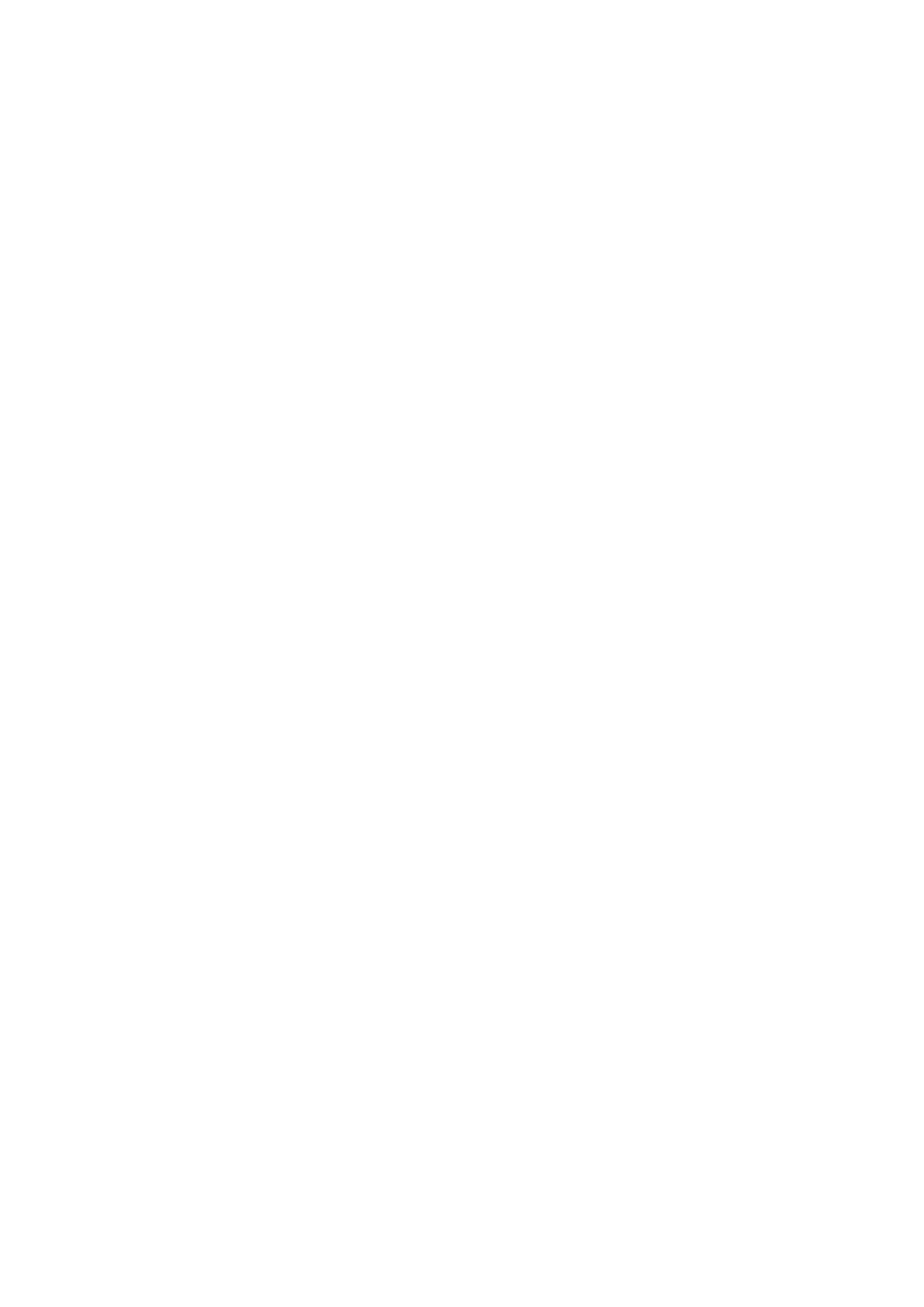# Hauora Māori Pandemic Plan Template

**Prepared by Te Roopū Huihuinga Hauora Trust**

This plan is committed to supporting the nationwide imperative to minimise the spread of a novel Influenza virus, and to minimise the health and safety and business ris that could occur during a pandemic. The Pandemic resources that have been developed by the Hawke's Bay District Health Board (HBDHB) are available to support Hauora Māori providers and Māori community pandemic initiatives at *[http://www.hawkesbaydhb.govt.nz/web\\_content2.asp?ID=100006719](http://www.hawkesbaydhb.govt.nz/web_content2.asp?ID=100006719)*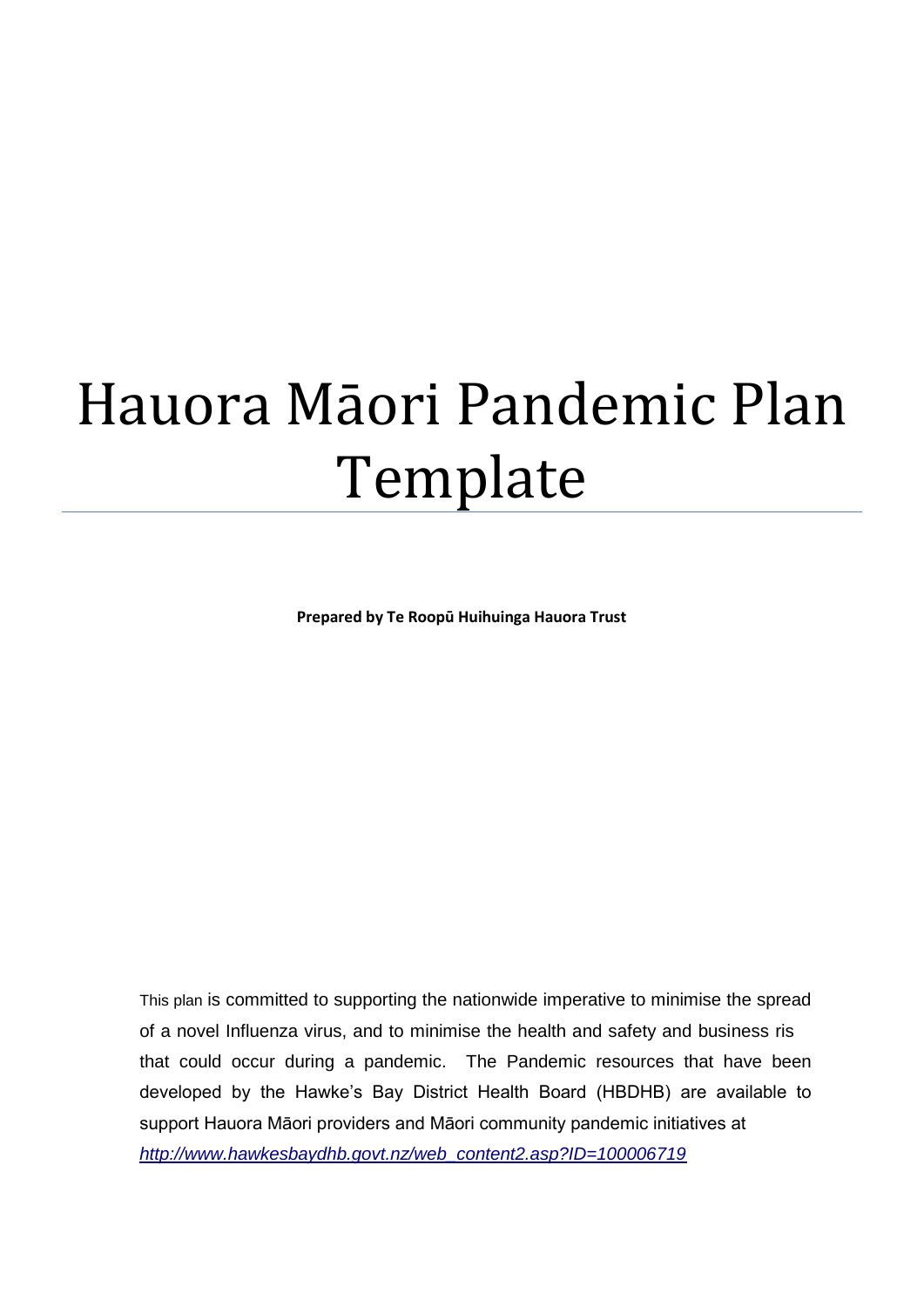# **CONTENTS**

| <b>Background</b>                                                 | 3  |
|-------------------------------------------------------------------|----|
| <b>Introduction</b>                                               | 4  |
| Kaupapa Matua: Main purpose                                       | 6  |
| Co-ordination of Pandemic plans and reporting                     | 7  |
| Communication and reporting process to CIMS                       | 9  |
| Māori community access to medical services in emergency situation | 10 |
| Māori Community-based Assessment Centre (CAC) information         | 11 |
| Māori community pandemic reporting form                           | 12 |
| Managing influenza in the workplace / on the Marae                | 13 |
| <b>HBDHB Checklist for Influenza case</b>                         | 15 |
| How to minimise the risk of spread                                | 16 |
| Ngā Mea Tikanga                                                   | 18 |
| <b>Community hui and home visits</b>                              | 20 |
| Information to highlight in home visits                           |    |
| <b>HBDHB Family Emergency Plan</b>                                | 22 |
| Information on Quarantine (Home Isolation) for Influenza          | 23 |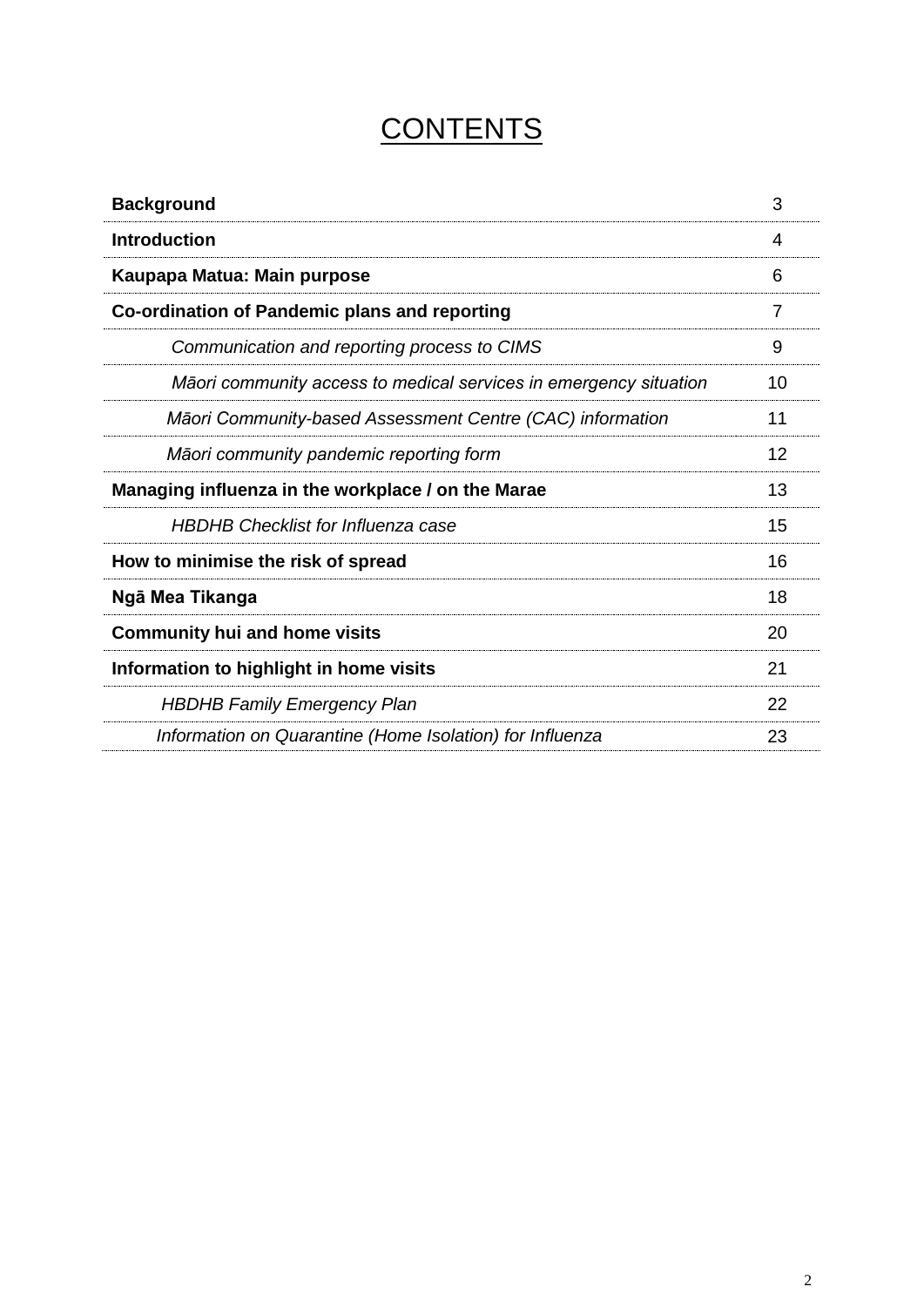# **BACKGROUND**

*"I never thought it likely they could be so fine a race of people as I now found them. They generally rose above the middle stature, some were even six feet and upwards, and all their limbs were remarkable for perfect symmetry and great muscular strength. Their countenances … were pleasing and intelligent …"* 

*"Neither soap nor oil was known, but the body was cleansed every evening before the dances started…The Māori diet was so healthy that the teeth needed very little cleaning"*

*"So simple a diet accompanied with moderation must be productive of good health, which indeed these people are blessed within a very high degree…I do not remember a single instance of a person distempered in any degree that came under my inspection and among the numbers of them that I have seen naked. I have never seen any eruption on the skin or any signs of one by sores or otherwise. Such health drawn from such sound principles must*  make physicians almost useless..." (John Liddiard, 1814)<sup>1</sup>.

These early impressions of Māori provide us with a picture of a race that was generally healthy; life expectancy was on a par (if not better) than most other European countries. Māori had well developed economies and systems of trade. Their health protocols (public health systems) were progressive and culturally based. In the early 1800's the Māori population was estimated at 150,000 people.

By the turn of the 19<sup>th</sup> Century (1896) the Māori population numbers were at their lowest with an estimate of just 42,000 people. Introduction of new diseases alongside tribal and land wars contributed to the decline of the Māori population. When the 1918 influenza pandemic (Spanish flu) hit Aotearoa it proved to be very severe and claimed Māori lives at a death rate of 42.3 deaths per 1000 compared to 5.8 deaths per 1000 for Europeans. During this time there were outstanding efforts by Māori leaders such as Maui Pomare and Peter Buck who, with the help of community leaders and funded wholly by the Māori communities concerned, worked to improve the condition of Māori housing, sanitation and health status of whānau.

Te Puea Herangi, of Tainui, implemented a pandemic plan when her Māori community suffered a small pox epidemic (1913-1914) and many refused to go to Pākehā hospitals. In response to this Te Puea set up a small settlement of nikau huts devoted to nursing the sick and inflicted back to health. Not a single person died and the isolation of the village largely prevented spread of disease. During the 1918 influenza pandemic Te Puea took under her wing some 100 orphans who were the founding members of the community of Tūrangawaewae at Ngaruawāhia. She was also instrumental in establishing marae-based health clinics.

-

**<sup>1</sup> Liddiard, John Nicholas. (1814). Narrative of a voyage to New Zealand: Performed in the years 1814 and 1815 in company with the Rev. Samuel Marsden**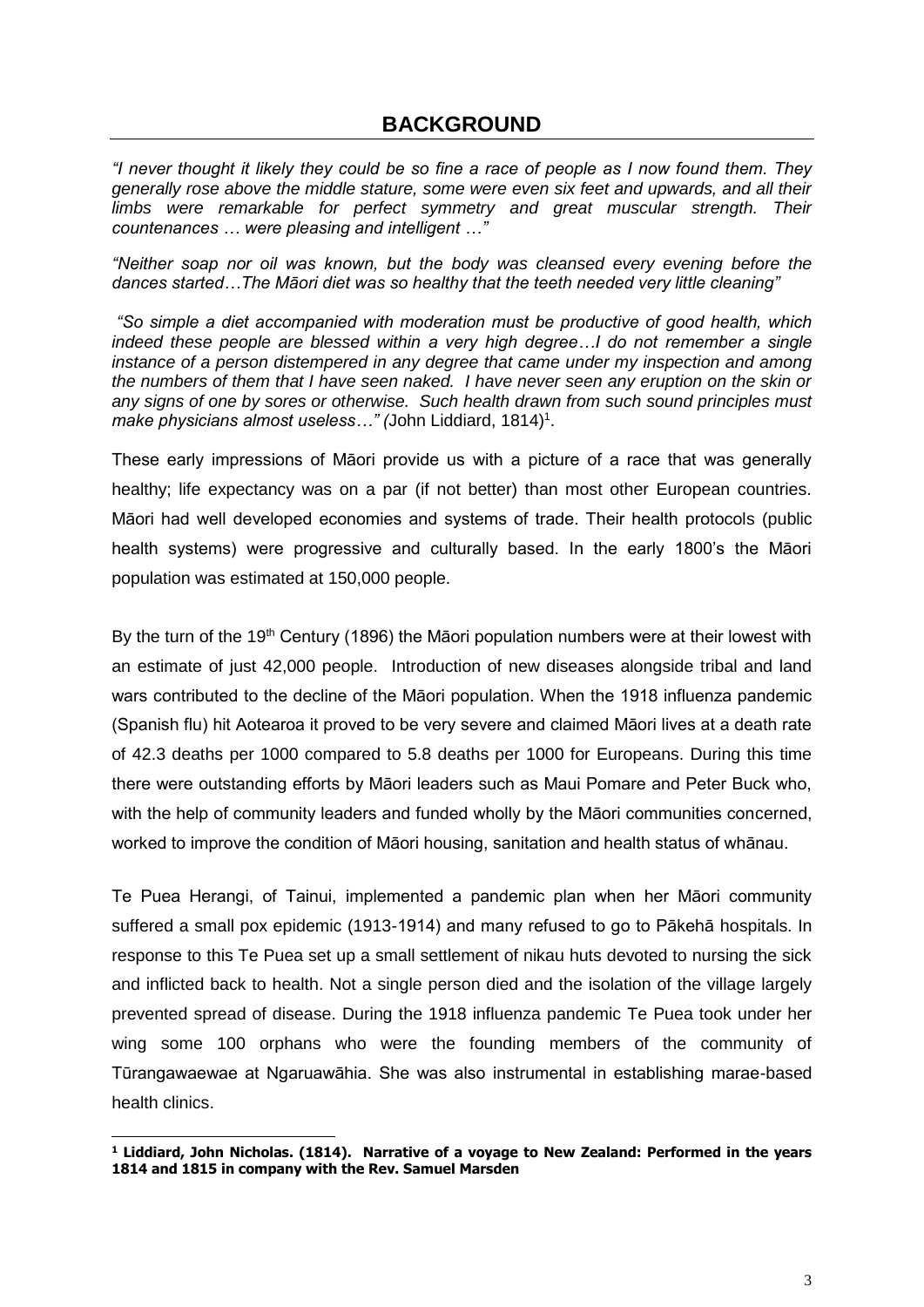Like the Spanish flu, the ill effects of subsequent novel influenza viruses have already claimed lives in Aotearoa. If little or no action is taken, there is a risk of 80% of whānau and communities becoming infected. Therefore, building on the examples of past Māori leaders, Hauora Māori providers and Māori communities must be vigilant and proactive in averting risk to uphold and ensure healthy communities.

# **INTRODUCTION**

Marae committees, hapū and iwi leadership, Hauora Māori providers and the HBDHB Māori Health Service are fundamental in implementing a successful approach to emergency pandemic plans and management of influenza in Māori communities.

Moreover, Hauora Māori providers and the HBDHB Māori Health Service, play an important role in supporting timely and effective access to necessary health services for Māori and in disseminating accurate messages and information to marae and their communities.

# **Goals to achieve implementation of pandemic plans may include:**

- Clear consultation processes undertaken with marae committees, hapū, iwi, Hauora Māori providers by HBDHB CIMS Front Line Services Unit.
- Necessary resources as identified by Māori communities are obtained.
- Access to relevant training and in-service education.
- Acknowledgement of the unique features of whānau, hapū, iwi and Māori communities in each of their respective areas throughout the HBDHB area. This is very important as pandemic plans and reporting systems will need to be adjusted to the suitability of each of these areas.
- Determining and promoting consistent use of key prevention and intervention messages on the marae, in homes and communities in a safe and appropriate way.
- Working together with key organisation stakeholders i.e. marae committees, hapū and iwi leadership, Hauora Māori providers, HBDHB Māori Health Service and HBDHB CIMS Front Line Services Unit in delivering culturally appropriate and safe prevention, intervention and management of influenza outbreaks in the whānau, hapū, iwi, and community.

## **Key considerations to measure successful implementation may include:**

1. Development of a local evaluation framework to measure outcomes of Māori communities' emergency pandemic planning responses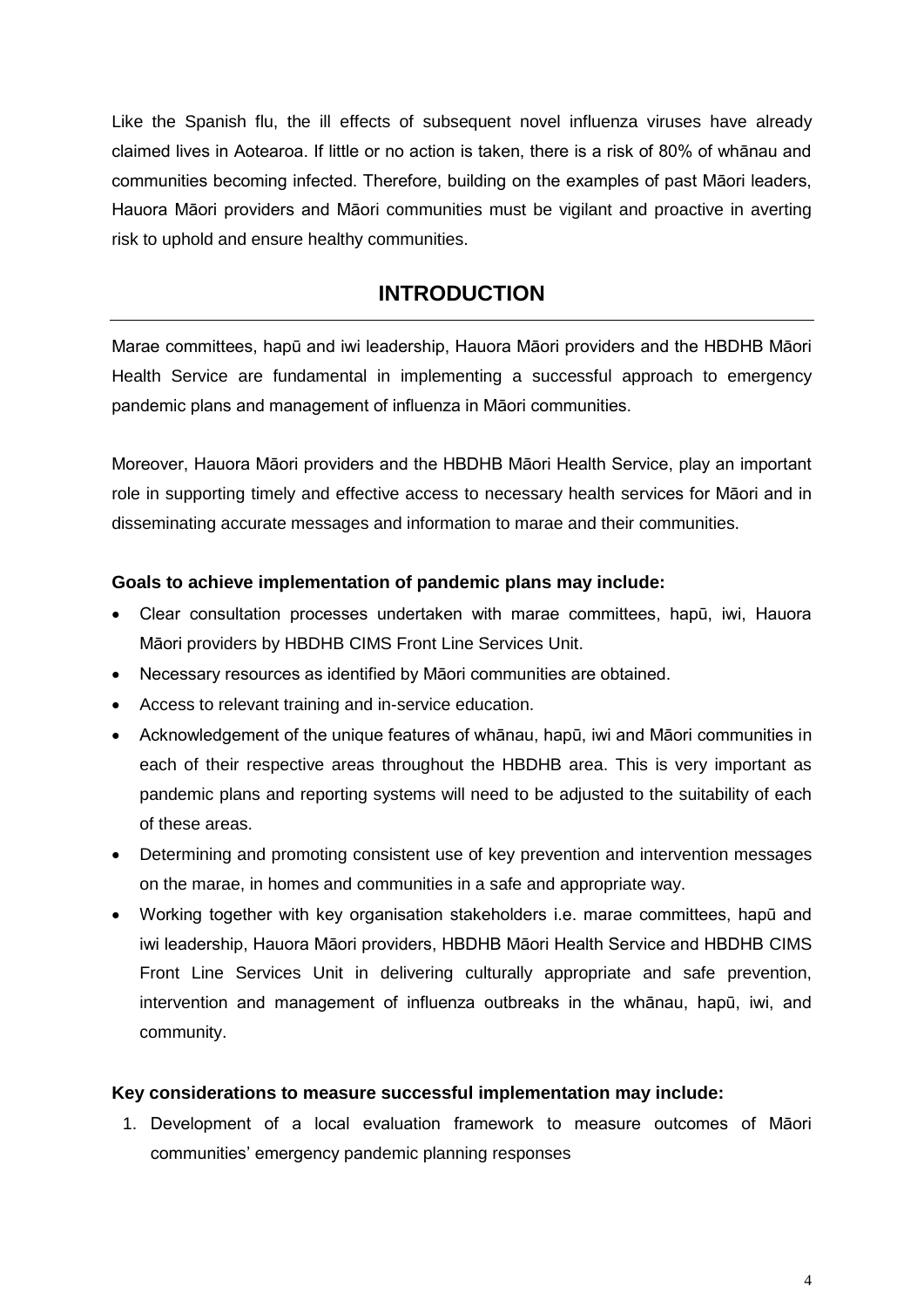- 2. Effective communication and consultation processes are demonstrated by all key stakeholder organisations i.e. marae committees, hapū and iwi leadership, Hauora Māori providers, Hawke's Bay DHB Māori Health Service and HBDHB CIMS Front Line Services Unit
- 3. Access to adequate and necessary training and educational resources has been readily obtained
- 4. Consistent safe health practices and messages are evident during all marae and Hauora Māori provider hui e.g. pōwhiri, tangihanga, whakangahau, hui-a-iwi
- 5. Understanding what is needed to address local need and raised awareness about local need is evident
- 6. Whānau, hapū and iwi and the communities contribute positively and proactively when outbreaks of pandemic influenza occur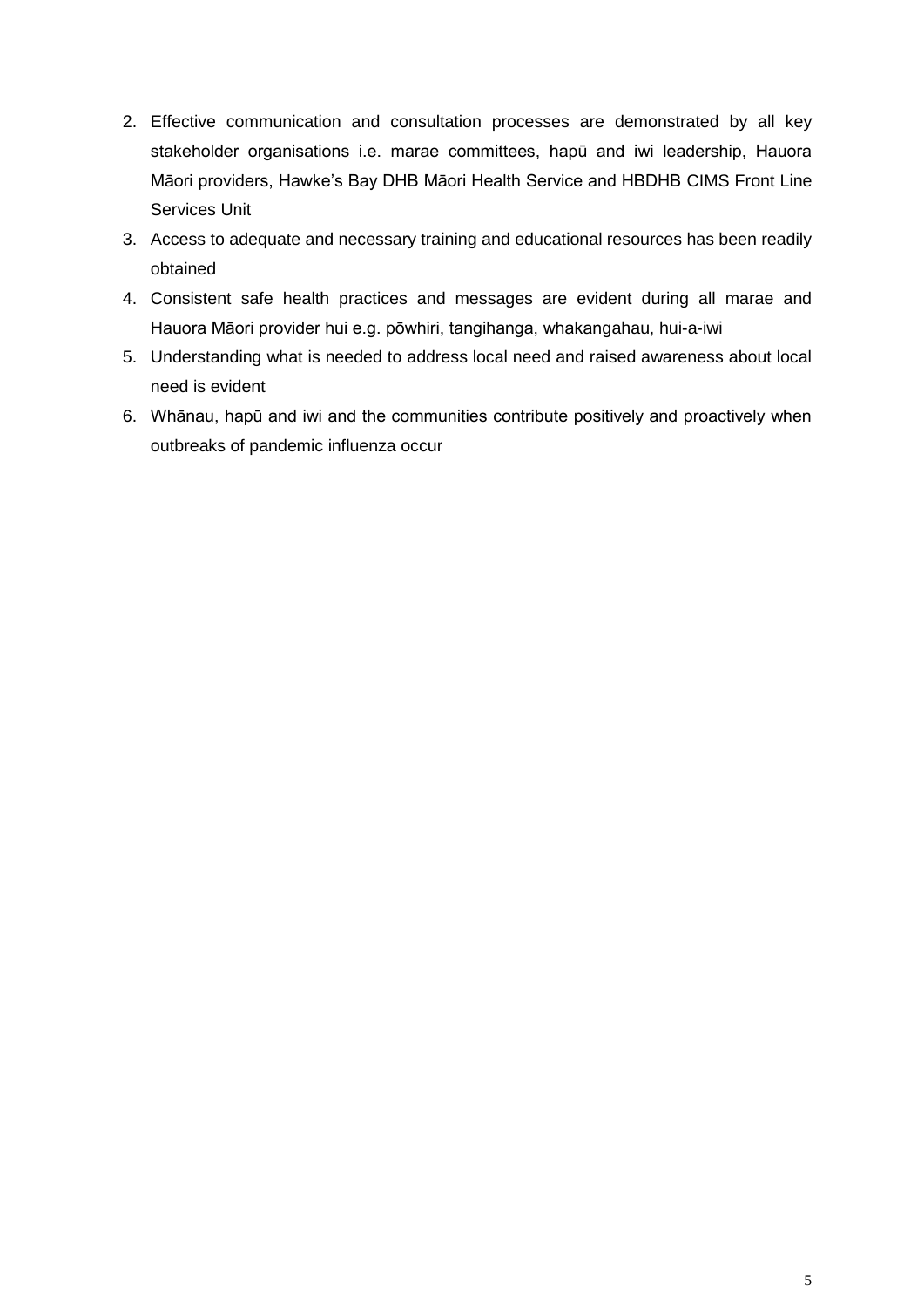This plan is a template which Hauora Māori providers, marae committees and Māori community groups can use and adapt to their own local needs.

For Māori a number of areas to reduce risk of transmission of influenza need to be considered and include:

- 1. Co-ordination of implementation of pandemic plans and regular reporting of pandemic updates in the workplace, communities and homes
- 2. The workplace responsibilities to kaimahi and those who visit the workplace
- 3. The carrying out of tikanga processes such as pōwhiri and tangihanga
- 4. Holding and attending hui out in the community and in homes.
- 5. The health and safety and business risks that could occur during a pandemic.

This plan is supported by the following pandemic resources that have been developed by the Hawke's Bay District Health Board found at:

[http://www.hawkesbaydhb.govt.nz/web\\_content2.asp?ID=100006719](http://www.hawkesbaydhb.govt.nz/web_content2.asp?ID=100006719)

- Pandemic Influenza Plan for Health Services
- Pandemic Influenza Introduction Powerpoint
- Pandemic Planning Manual Training Resource
- Community Assessment Centres
- Pandemic Plan Template for General Practice
- Pandemic Presentation Powerpoint (Ministry of Health)
- Checklist for a pandemic Influenza case
- Patient Minimum Dataset Form
- Family emergency plan

The plan also acknowledges the emergency pandemic plans that are currently in place at local marae (through the work of marae committees, whānau, hapū and iwi); Kohanga Reo (as supported by their National Trust); Kura Kaupapa and Hauora Māori providers. It is hoped that the information contained in this template may strengthen and add value to that which is presently in place.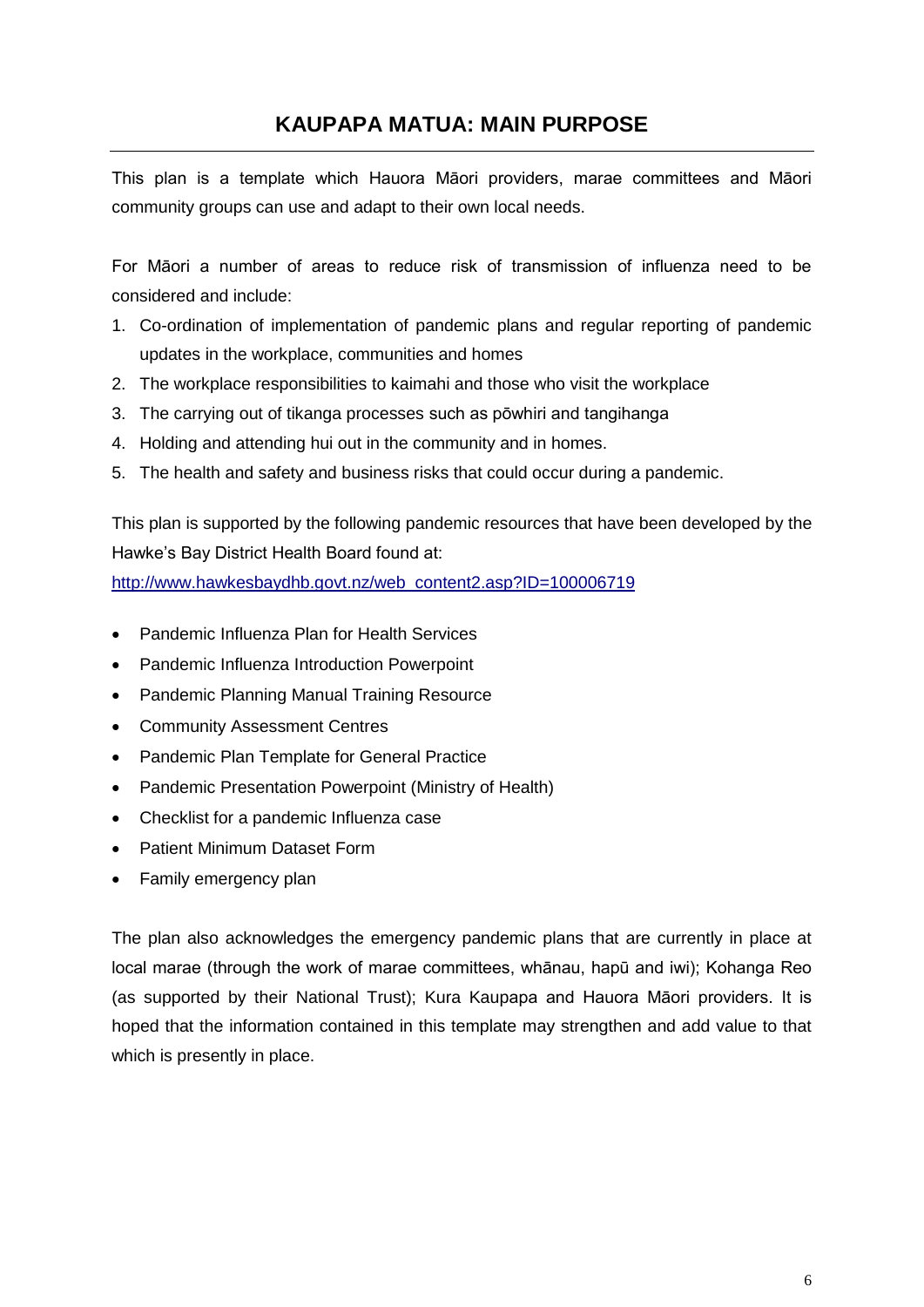# **CO-ORDINATION OF PANDEMIC PLANS AND REPORTING**

The Māori pandemic planning coordination role and responsibilities lies with HBDHB Māori Health Service. This service is the current point of contact for assisting and working with Māori communities, Hauora Maori providers, whānau, hapū and iwi.

# **Key responsibilities of this role include:**

- developing a pandemic plan template for Hauora Māori providers and Māori community groups to manage an outbreak of influenza
- ensuring a process is developed for implementation of pandemic plans with significant Māori groups e.g. Hauora Māori providers
- managing communication from Hauora Māori providers, Māori community groups, whānau, hapū and iwi where calls are directed from the HBDHB Coordinated Incident Management Structure (CIMS)
- coordinating activity with key stakeholders in particular Hauora Māori providers and Māori organisations.
- working closely with and keeping the HBDHB Front Line Services Unit informed about concerns and pressures from Hauora Māori providers and Māori organisations
- providing direction and support by interacting with iwi / Māori communities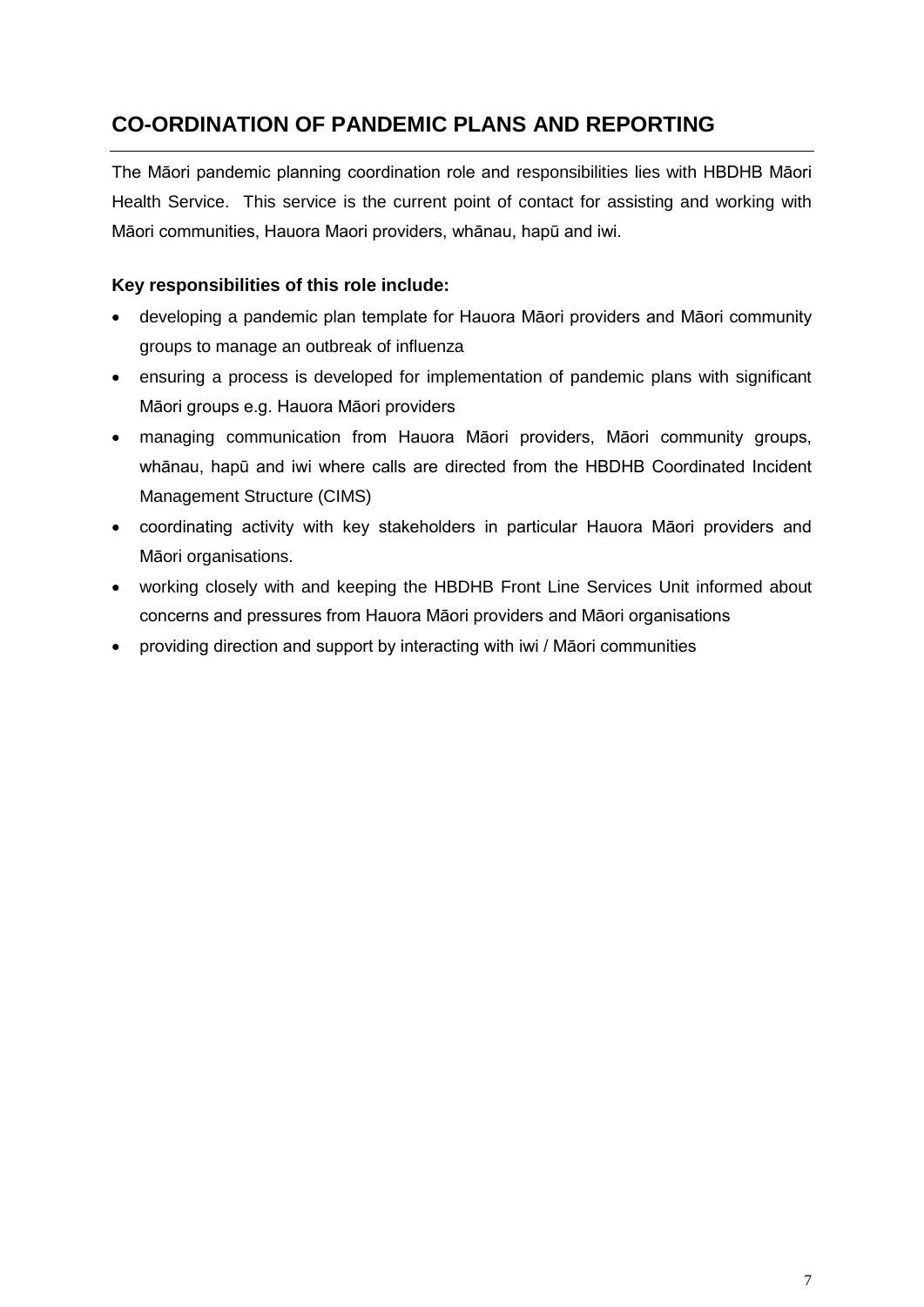# **COORDINATED INCIDENT MANAGEMENT STRUCTURE (CIMS) KEY PERSONNEL**

| <b>Name</b>    | Title                                                  | <b>Contact</b> | <b>After hours</b> | <b>Availability</b>         |
|----------------|--------------------------------------------------------|----------------|--------------------|-----------------------------|
| Tracee Te Huia | DHB Māori Health Services                              | 878-8109       | N/A                | $8.00am - 5pm$<br>Mon - Fri |
| Ken Foote      | <b>DHB Company Secretary</b>                           | 878-8109       | N/A                | $8:00am - 5pm$<br>Mon-Fri   |
| Sandra Bee     | <b>DHB Emergency Response</b><br>Advisor               | 878-8109       | 027 245 3692       | On-call                     |
| Margaret Drury | DHB Infection Prevention and<br><b>Control Advisor</b> | 878-8109       |                    | On-call                     |

Māori input into the CIMS process is through representation of:

HBDHB Māori Health Service

The HBDHB Māori Health Service also participates in the HBDHB coordination process and Frontline Services Unit to ensure Māori health interests are protected for the duration of pandemic planning development, implementation and in emergency pandemic Influenza outbreaks.

# **Considerations for Māori readiness and response in a coordinated incident management situation**

- That Māori communities via Hauora Maori providers and marae have a designated person to provide weekly updates of pandemic activities to HBDHB Māori Health Service to support accurate reporting to the HBDHB CIMS structure
- That Māori communities undertake an assessment and action plan of how they can set up a Community Assessment Centre to assist large numbers of whānau, hapū and iwi members in rural and remote areas in preparation to contain and manage possible outbreaks of influenza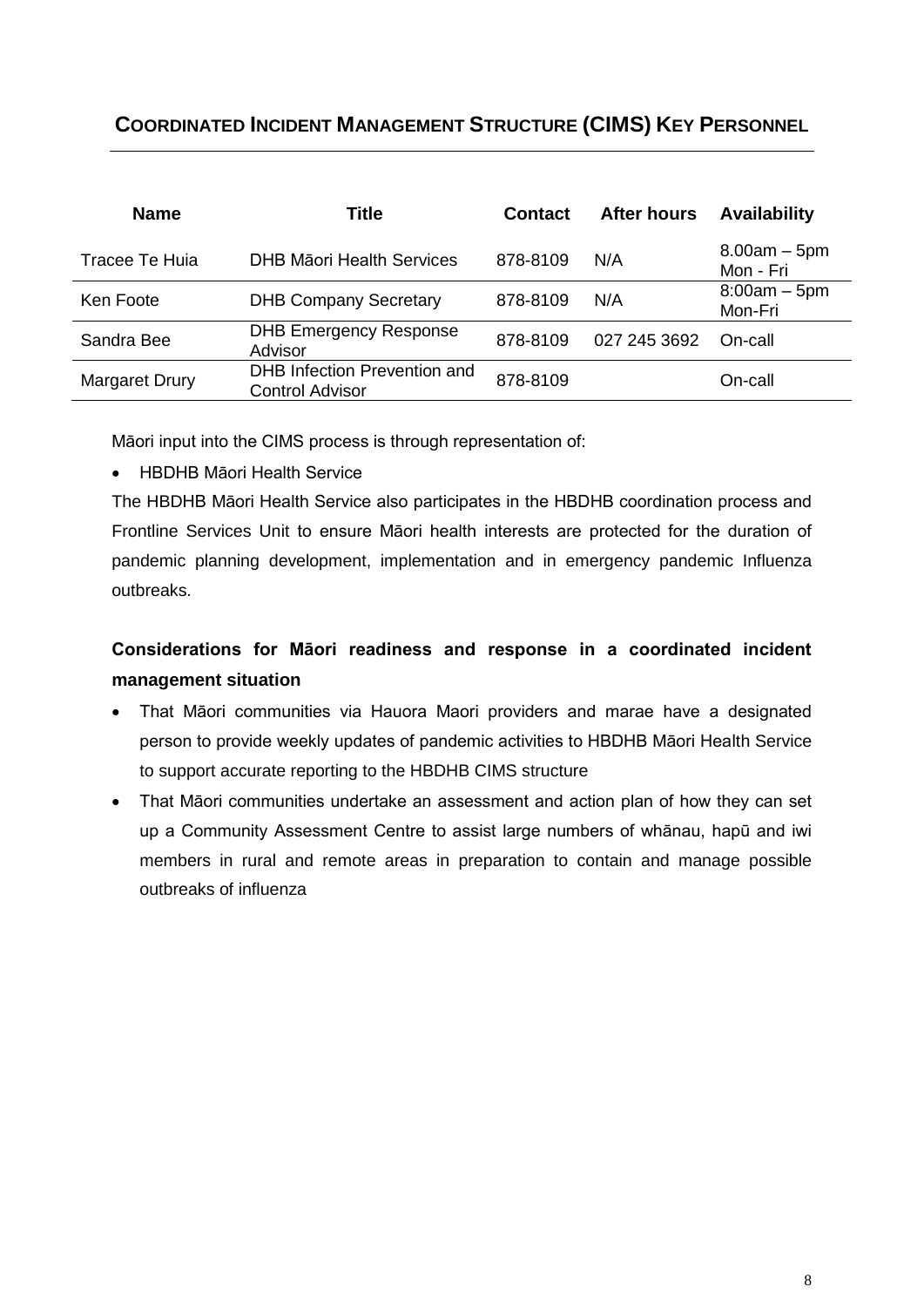# **COMMUNICATION AND REPORTING PROCESS TO CIMS**

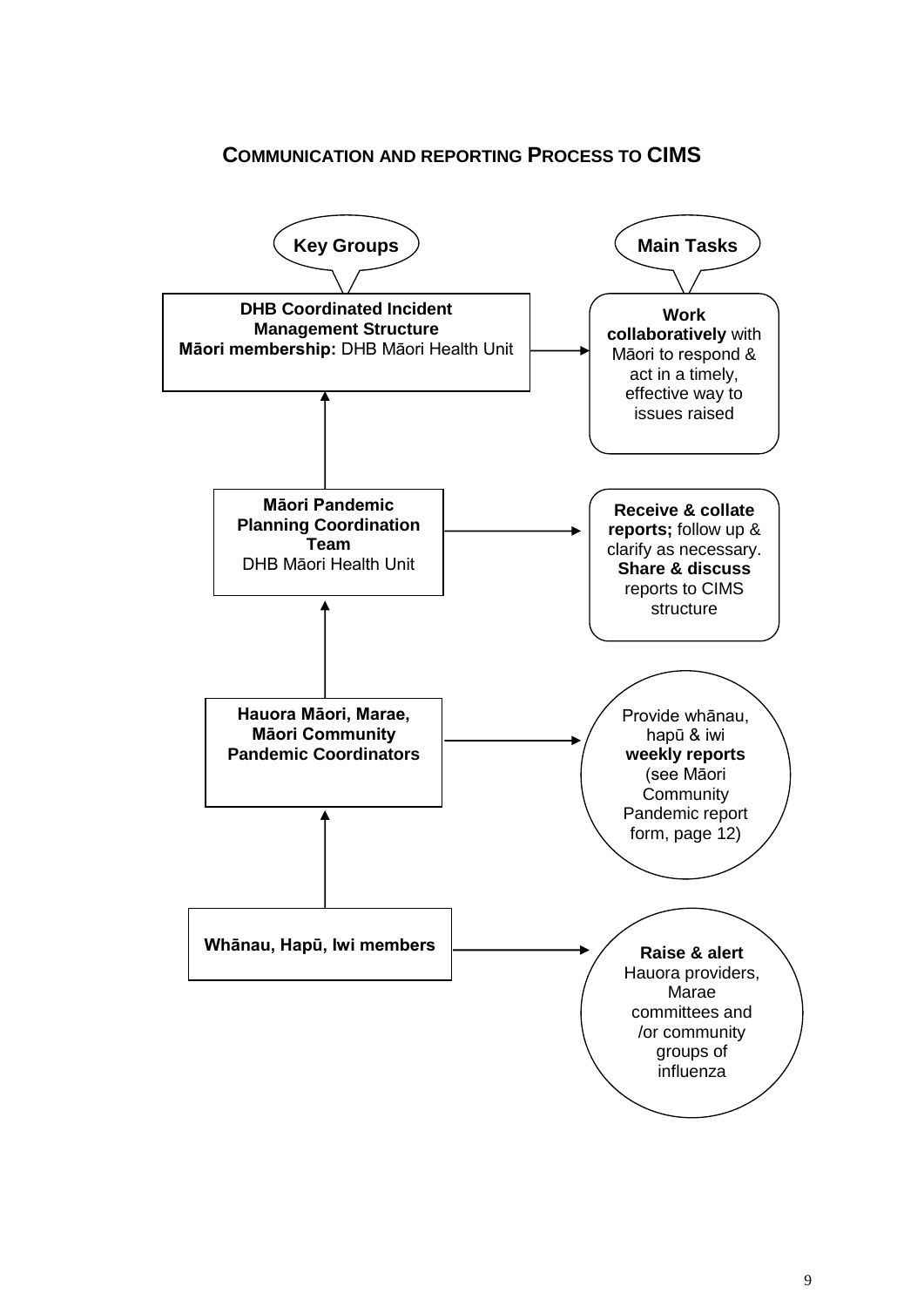# **MĀORI COMMUNITY ACCESS TO MEDICAL SERVICES IN EMERGENCY SITUATION**

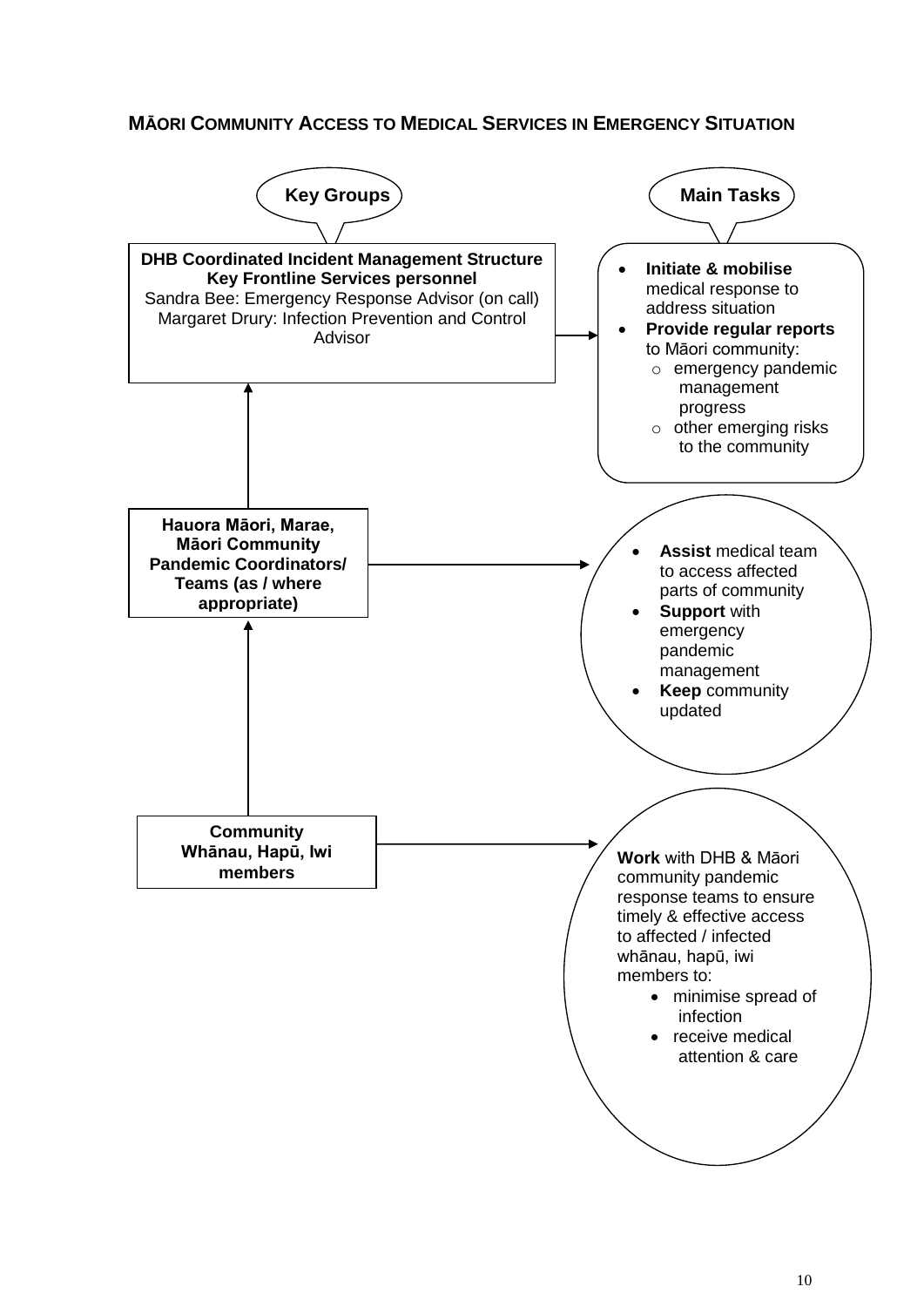#### **MĀORI COMMUNITY – BASED ASSESSMENT CENTRE INFORMATION**

A Māori Community–based Assessment Centre (CAC), *if* needed, will be activated by HBDHB Front Line Services Unit through effective engagement and consultation with the Māori community concerned. This activation phase will be supported by the HBDHB Māori Health Service. Medical staff support for the centre will be through local general practitioners and/or locums with the fall-back position being hospital registered medical officers (RMOs).

| <b>WHAT'S NEEDED</b>                                                                                                                                                                                                 | <b>GETTING STARTED</b>                                                                                                                                                                                                                                                              | HOW TO ACHIEVE IT                                                                                                                                                                                  |
|----------------------------------------------------------------------------------------------------------------------------------------------------------------------------------------------------------------------|-------------------------------------------------------------------------------------------------------------------------------------------------------------------------------------------------------------------------------------------------------------------------------------|----------------------------------------------------------------------------------------------------------------------------------------------------------------------------------------------------|
| A central site that can cater<br>for large numbers of whanau,<br>hapū and iwi members in<br>rural and / or remote areas to<br>provide the primary care<br>surge capacity arising from a<br>sudden increase in demand | Identify marae and other<br>locally based buildings that<br>have adequate facilities to<br>become a CAC                                                                                                                                                                             | &<br>with<br>Engage<br>consult<br>Hauora<br>Māori providers /<br>on possible<br>sites,<br>marae<br>with<br>adequate<br>venues<br>facilities                                                        |
| <b>of</b><br><b>Lists</b><br>local<br>health<br>organisations and community<br>groups and the skills they<br>offer                                                                                                   | with<br><b>HBDHB</b><br>Work<br>to<br>promotional<br>prepare<br>information about a CAC<br>and its purpose                                                                                                                                                                          | With HBDHB Māori Health<br>Service support, meet with<br>organisations<br>and<br>Maori<br>communities to educate on<br>'creating'<br>CAC<br>in<br>a<br>an<br>pandemic<br>emergency<br>situation    |
| up a Community<br>Setting<br><b>Assessment Centre (CAC)</b>                                                                                                                                                          | Set-up as in CAC Plan                                                                                                                                                                                                                                                               | Have organisations<br>and<br>Māori community groups fill<br>asset<br>survey<br>in.<br>an<br>re<br>programmes and services,<br>equipment,<br>supplies,<br>communication<br>links<br>and<br>staffing |
| Reporting - directly to the<br>Frontline Services Unit &<br><b>Medical Officer of Health</b>                                                                                                                         | Reporting<br>in<br>process<br>as<br>CAC plan                                                                                                                                                                                                                                        | Pandemic<br>reporting<br>processes put into action                                                                                                                                                 |
| Ensure centre is adequately<br>resourced                                                                                                                                                                             | Identify resources needed<br>i.e.<br>· Staffing<br>• Personal protective<br>equipment<br>• Antiviral agents and other<br>medication<br>• Clinical supplies<br>· Standardised<br>documentation<br>• Security<br>• Infection control approved<br>furnishings and cleaning<br>supplies | Prioritise and reconfiguration<br>of resources and services to<br>best meet the needs of the<br>community                                                                                          |
| Community<br>assessment<br>evaluation<br>that<br>strategy<br>demonstrates<br>positive<br>outcomes for Māori                                                                                                          | Identify<br>effective<br>Māori<br>community evaluation tools.<br>What works and what does<br>not work                                                                                                                                                                               | Develop a local evaluation<br>framework that will build and<br>Māori<br>evidence-<br>increase<br>based information                                                                                 |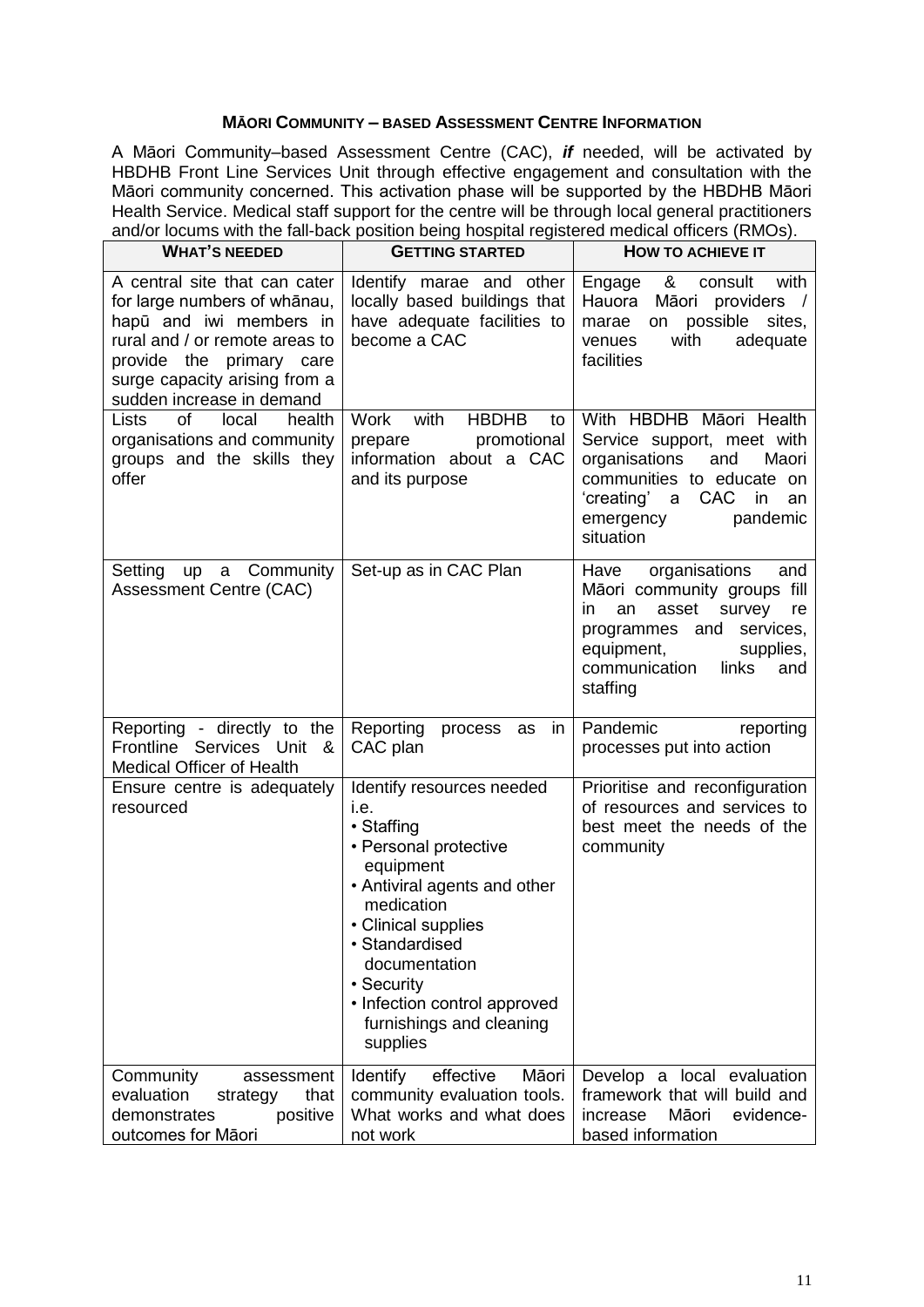# **MĀORI COMMUNITY PANDEMIC REPORTING FORM**

| <b>Name of Community:</b>                      |                                    |                 |
|------------------------------------------------|------------------------------------|-----------------|
| Month:                                         |                                    |                 |
| Hauora Māori Provider:                         |                                    |                 |
| Whānau<br>(identified<br>through               | <b>Current status of Influenza</b> |                 |
| numbers<br>protect<br>to<br>privacy)           | impact:                            |                 |
| NB: How<br>many are                            | low = contained in home            | <b>Comments</b> |
| tamariki,<br>rangatahi,<br>pakeke<br>and<br>or | medium = $GP$ assisted             |                 |
| kaumātua who may be<br>affected by influenza   | high = hospital input              |                 |
|                                                |                                    |                 |
|                                                |                                    |                 |
|                                                |                                    |                 |
|                                                |                                    |                 |
|                                                |                                    |                 |
|                                                |                                    |                 |
|                                                |                                    |                 |
|                                                |                                    |                 |
|                                                |                                    |                 |
|                                                |                                    |                 |
|                                                |                                    |                 |
|                                                |                                    |                 |
|                                                |                                    |                 |
|                                                |                                    |                 |
|                                                |                                    |                 |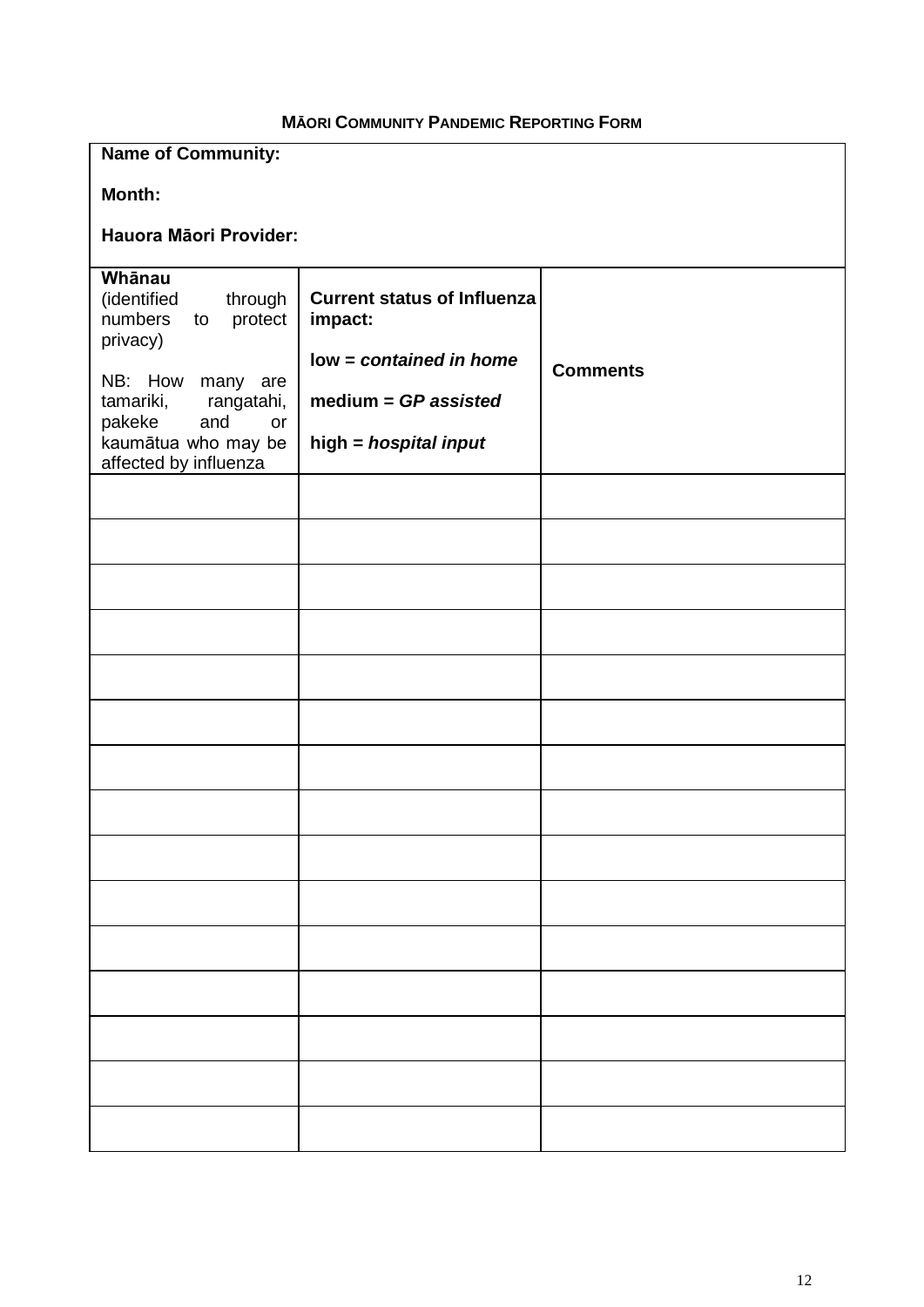# **MANAGING INFLUENZA IN THE WORKPLACE / ON THE MARAE**

This procedure specifies what to do in cases where influenza is present and what the kaimahi and (name of organisation / Marae) will do to minimise the spread of Influenza.

## **PERSONAL PROTECTIVE EQUIPMENT (PPE)**

Provide kaimahi / whānau, hapū and iwi members with essential PPE equipment to reduce the risk of transmission either as a caregiver or patient.

PPE includes masks, eye/face shields, gloves, gowns and aprons. Varying levels and types of PPE are required, depending on the level of exposure and the risk of transmission.

Whatever the level of PPE to be used, education and training is necessary to ensure the equipment is used and disposed of correctly, to maintain the equipment's effectiveness.

## **WHAT TO DO**

#### *If you have influenza-like symptoms i.e. cough, sore throat, temperature:*

- (i) Stay at home until you have no symptoms.
- (ii) Phone your doctor if you are not improving or symptoms become worse.
- (iii) Try to stay at least one metre away from other people.
- (iv) For extended periods of sick leave a Medical Certificate will be requested, which you may need to request via phone contact with your GP rather than making a formal visit to minimise the risk of infecting others.

#### *If you are caring for someone in your home who has influenza:*

- (i) Once you know the type of influenza your whānau member has then:
	- a. Contact your manager immediately and inform them of the situation.
	- b. If the whānau member receives Tamiflu and if after three days the Caregiver has no symptoms of influenza, the Caregiver should be able to return to the work place / marae
- (iii) Your manager will discuss with you the options available in terms of working from home and how the leave is to be recognised. If a staff member is working from home, this will be considered a normal working day.
- (iv) Organisations/Marae will take a flexible approach in terms of agreeing to temporary arrangements for staff who need to work from home in these circumstances.

*Please contact (name of manager / human resource kaimahi/ chairperson) in these circumstances.*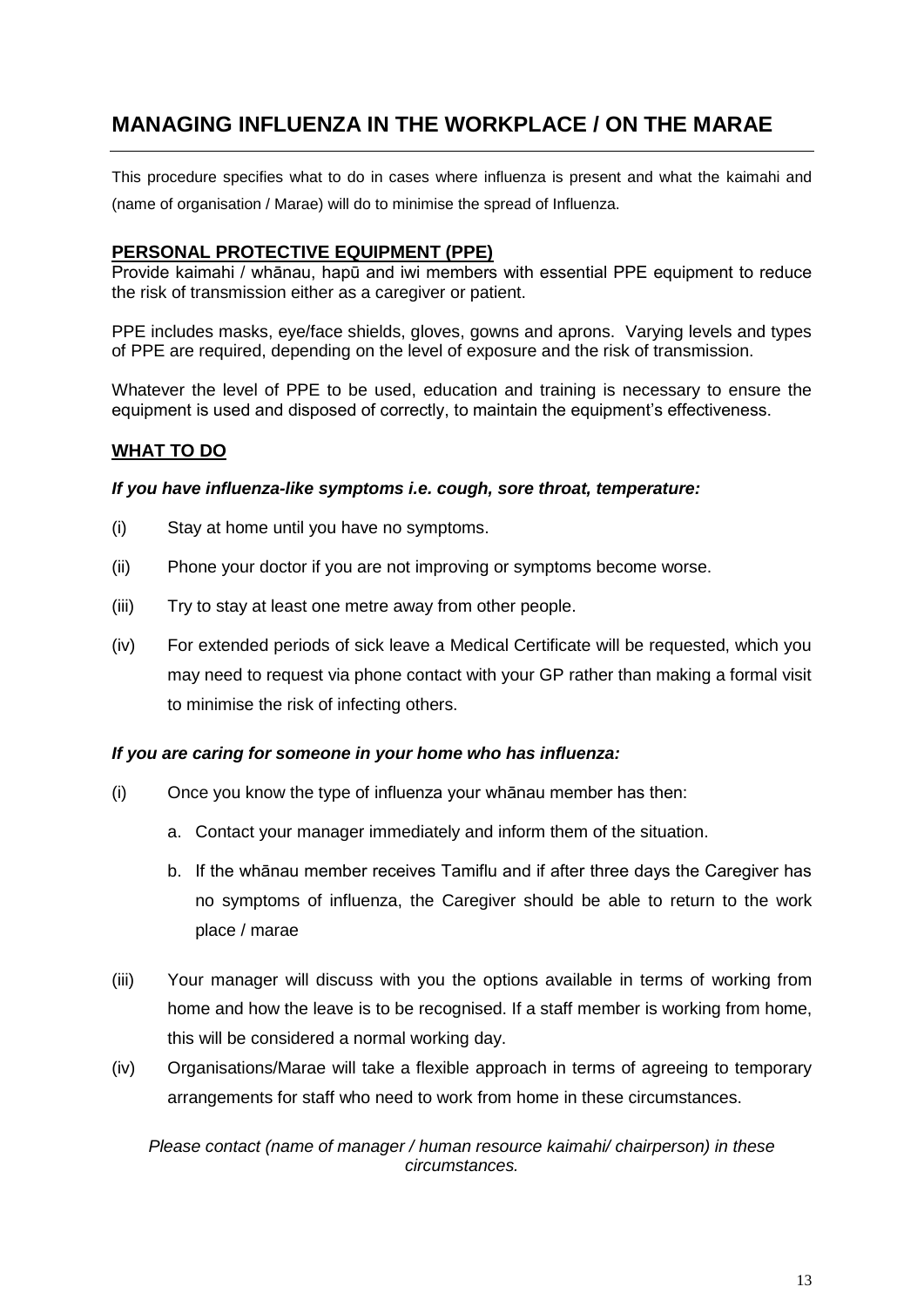#### *If you suspect you or a work colleague has influenza while in the workplace:*

- (i) Inform the Line Manager.
- (ii) The Manager will check for the following symptoms:
	- a. High fever (or feels feverish and hot)
	- b. Headache
	- c. Fatigue and weakness
	- d. Sore throat, cough, chest discomfort, difficulty breathing
	- e. Muscle aches and pains
	- f. Been in contact with someone diagnosed with flu.
	- g. If the answer is yes to most of these the Manager will direct the staff member to put on a surgical mask, go home immediately and contact a health professional.
- (iii) The Manager will want to know everyone that the Kaimahi has been in contact with and will advise them accordingly.
- (iv) The Manager will ensure the staff member's work area is thoroughly cleaned and disinfected.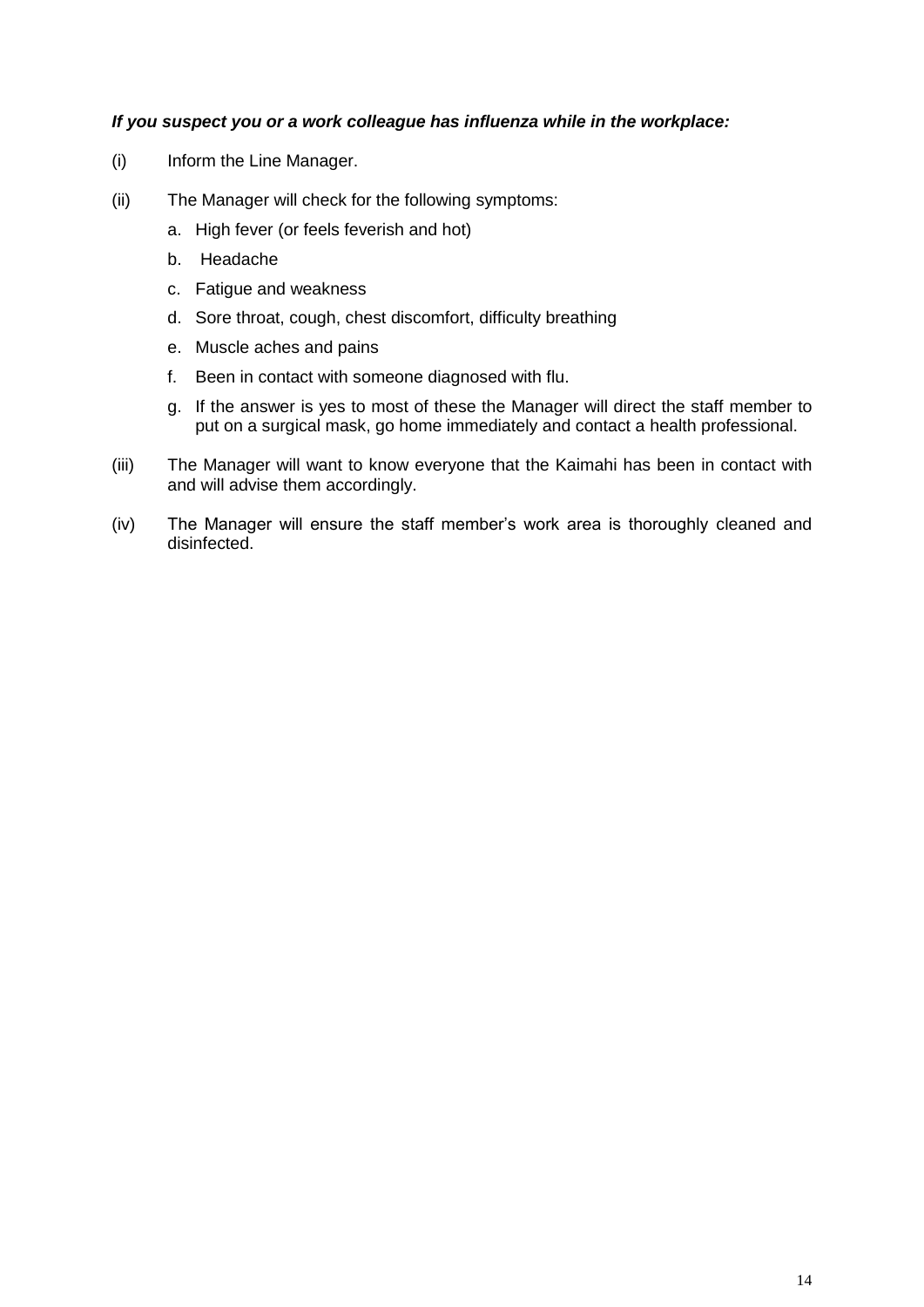# **HAWKE'S BAY DHB CHECKLIST FOR INFLUENZA CASE**

Complete the following checklist at first contact with the sick person, i.e. in the office sick bay or over the telephone.

Date 30 September 2016

Yes  $\checkmark$  No  $\times$ 

1. History of fever, chills, sweating or clinically documented temperature ≥38˚C

Plus

2. Cough or sore throat

Patients with both **1** and **2** meet the definition of Influenza-like illness.

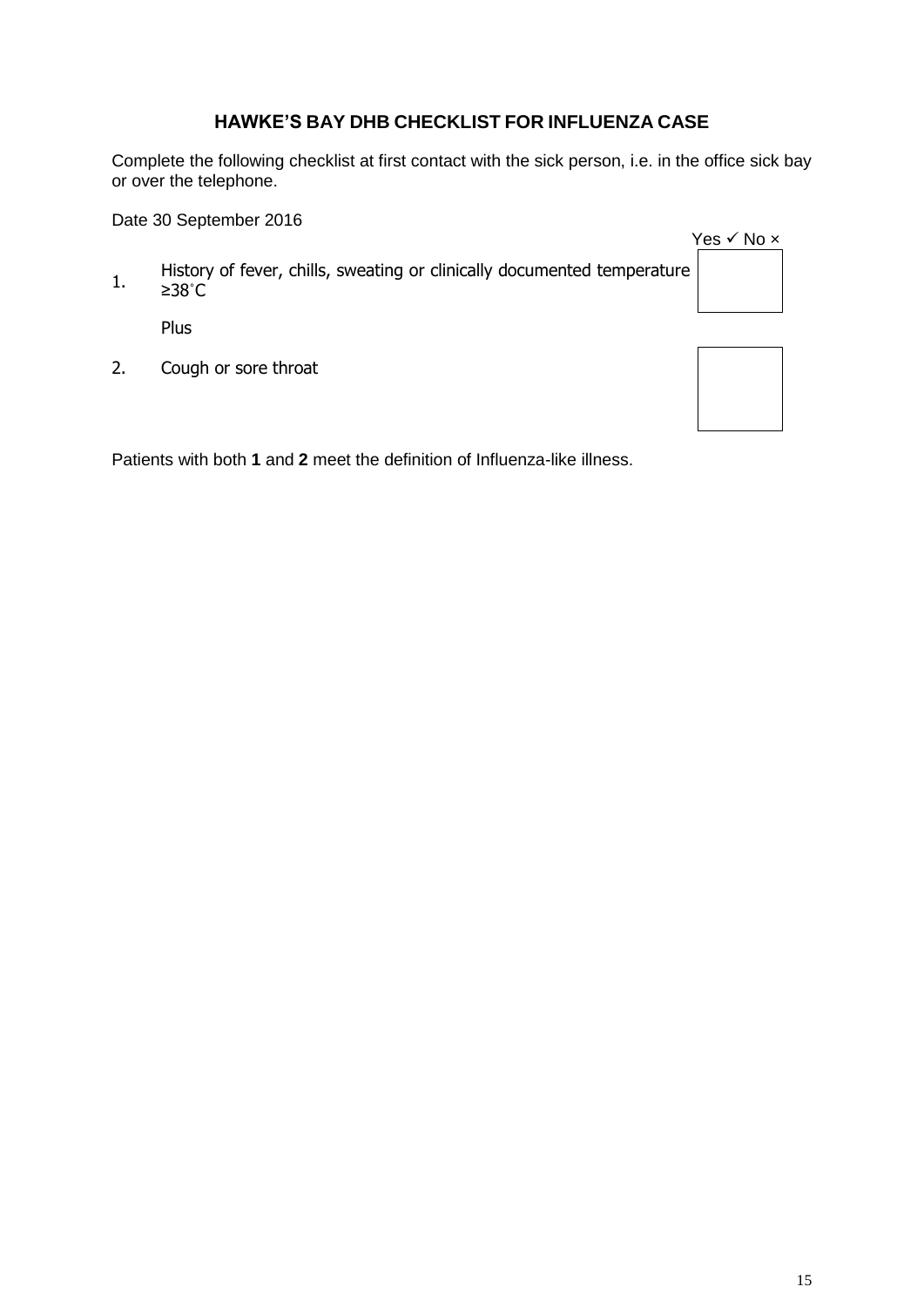## **HOW TO MINIMISE THE RISK OF SPREAD**

#### *Good hand washing*

- (i) Wash your hands often with soap and running water. Dry your hands thoroughly with paper towels or hot air dryers.
- (ii) Alcohol-based hand hygiene products are now widely available in the kitchens and toilets. These are an effective alternative to hand washing.
- (iii) Avoid touching your eyes, nose or mouth after coughing or sneezing or removing a mask.
- (v) You should always wash your hands:
	- a. After using the toilet
	- b. Before making or eating food
	- c. After handling cats, dogs or other animals<br>d If you have been around someone who is
	- If you have been around someone who is unwell

#### *Good coughing and sneezing habits*

- (i) Use a tissue to cover your nose and mouth when you cough or sneeze. Ensure a good supply of supplies tissues.
- (ii) Place the used tissue in a bin afterwards ( do not throw used tissues)
- (iii) Wash your hands with soap and water
- (iv) Dry your hands well on a paper towel or hot air dryer
- (v) People who are coughing or sneezing or have influenza-like symptoms will be advised to go home

#### *Other measures*

- Avoid close contact with people who are sick
- Avoid large crowds where possible

The organisation / Marae will:

- (i) Provide a supply of tissues
- (ii) Provide a covered, lined bin for used paper towels and tissues
- (iii) Provide plastic bags to line bins that have a drawstring top
- (iv) Ensure the bins are emptied and new liners replaced regularly
- (v) Ensure bins are disinfected with household bleach 100mL/1L once or twice weekly depending on use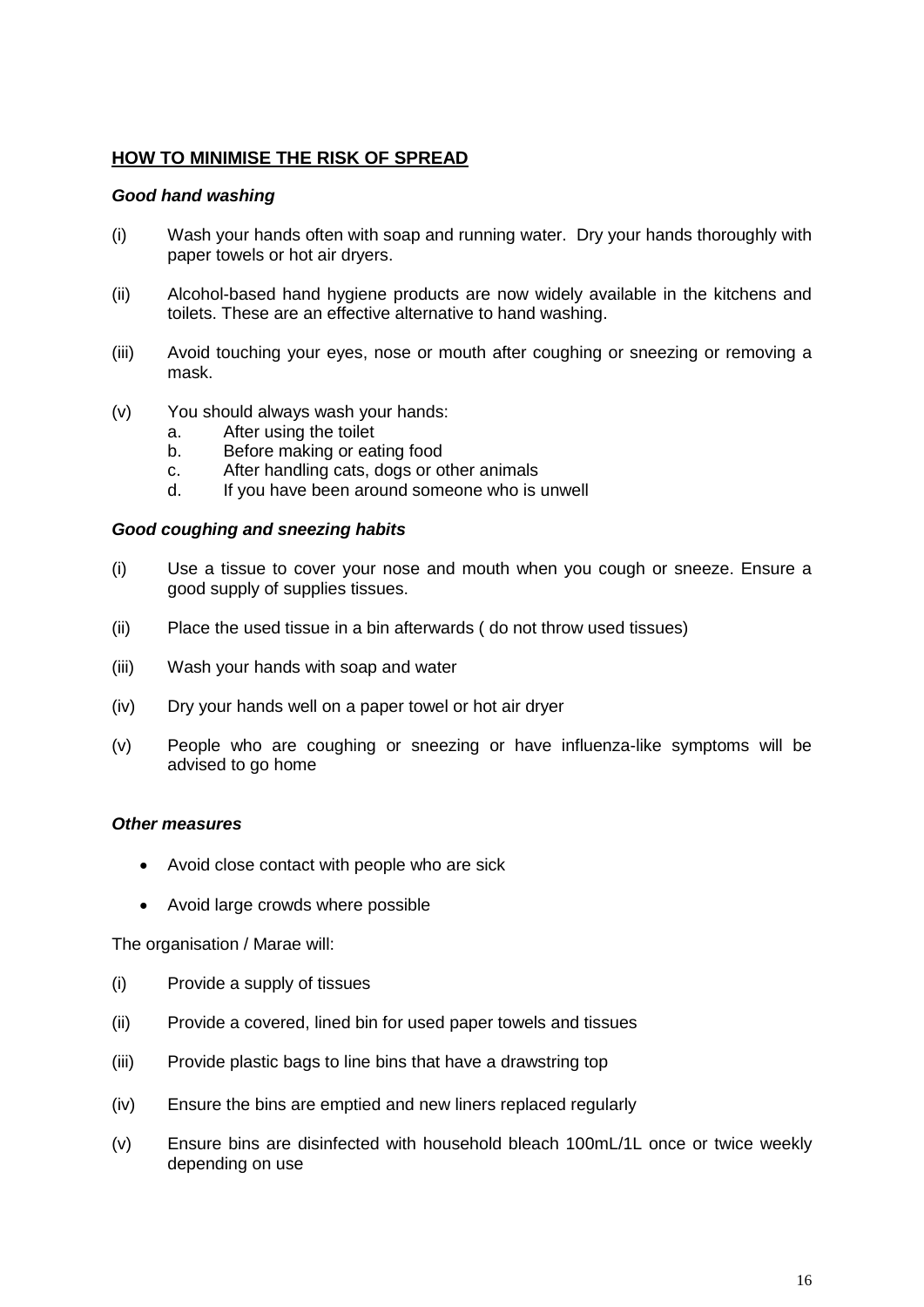- (vi) Provide hand washing facilities, i.e. running water, hand basin, soap and paper towels, or alcohol hand hygiene products
- (vii) Educate Kaimahi so that everyone practises good coughing and sneezing habits
- (viii) Ensure kaimahi and visitors know and practise good hand washing and drying techniques by posting hygiene notices in appropriate places
- (ix) Ensure shared work surfaces frequently touched by hands are disinfected with alcohol wipes or bleach every day e.g., computers, telephones counters, handles, railings etc
- (x) Ensure cups, dishes and cutlery are washed with soap and hot water regularly
- (xi) Ensure Kaimahi do not share personal items
- (xii) Remove all magazines and paper from reception areas and lunch rooms
- (xiii) Have a process in place to manage suspected influenza cases, i.e. putting a mask on, isolation area, transport home etc

#### **SICK LEAVE**

*Kaimahi current entitlements to sick leave with pay will be provided. This entitlement is to encourage Kaimahi to stay home if they are unwell and to minimise any potential financial impact. This needs to be accompanied by a Medical Certificate. As not all influenza cases are being tested for influenza the Medical Certificate need only specify that the staff member is absent due to influenza.*

*If any additional entitlement is required then normal leave provisions specified in employment agreements and organisational policy will apply. Consideration will also be given to utilising annual leave if the staff member is looking after unwell whānau for an extended period of time. For enquiries regarding leave entitlement contact (manager or HR person).*

*It is recognised that some cases may fall outside these parameters. In these instances management will take a flexible approach to identify the best way forward to:*

- *(i) ensure the risk of spread is managed effectively;*
- *(ii) support the well-being of the staff member and their whānau; and*
- *(iii) ensure the interests of the organisation / Marae are managed appropriately.*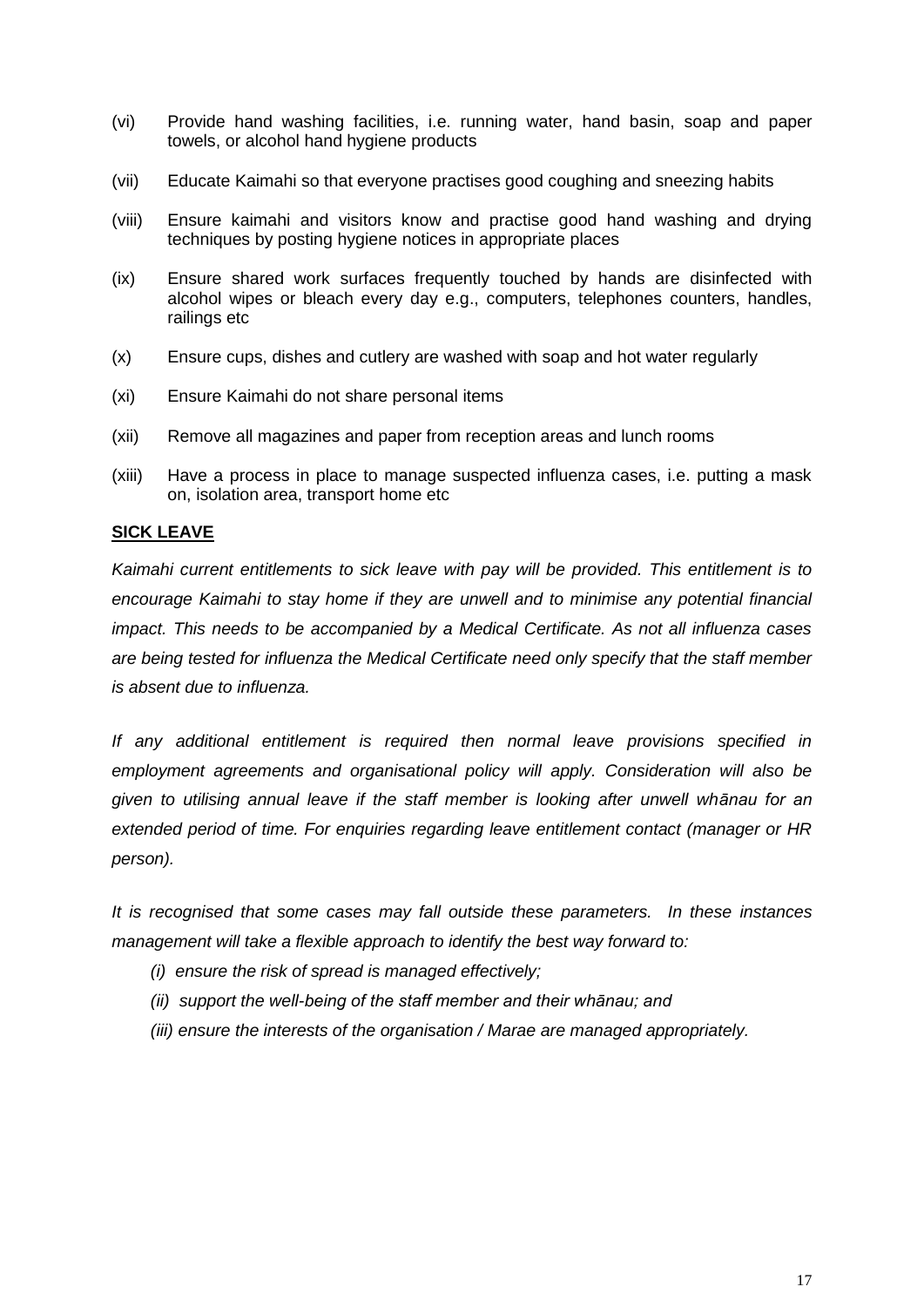# **NGĀ MEA TIKANGA**

When carrying out tikanga processes that are a normal part of the organisation's / Marae protocols, **all** Kaimahi / Marae committee members / whānau, hapū, iwi members will attend an in-service session on proactive pandemic influenza management and ngā mea tikanga. The following key points are to be considered in regards to:

# **1. Pōwhiri and Whakatau**

Let the manuhiri know prior to attending the organisation / Marae the health safeguards that have been put in place to reduce and minimise the spread of influenza, e.g.

- Do not bring anyone to a hui that has symptoms of influenza i.e. coughing, sneezing, a runny nose, aches, fever, diarrhea, vomiting
- Hariru will be limited
- After the hariru and before partaking of any food, washing the hands is required
- Liquid soap cleansers, antiseptic alcohol based sanitizing lotions and tissues will be provided

## *Should anyone attend pōwhiri or whakatau who is deemed to be unwell:*

- (i) They should be encouraged to go home
- (ii) Before leaving the hui:
	- a.with the person's agreement, contact details including name of GP will be written down for the organisation's / Marae's pandemic register and to co-ordinate any

further follow up that may be required

- b.a pandemic resource information kit will be given to the person, i.e.
	- Pandemic Presentation Flip chart (HBDHB template)
	- Checklist for Influenza Case (HBDHB Template)
	- Family Emergency Plan (HBDHB template)
	- Tissues, soap, antiseptic alcohol sanitized liquid cleanser, surgical face masks
	- Koha of canned or dried food

*NB: HBDHB templates are located at:* 

*[http://www.hawkesbaydhb.govt.nz/web\\_content2.asp?ID=100006719](http://www.hawkesbaydhb.govt.nz/web_content2.asp?ID=100006719)*

- (iii) Should s/he require support and need a ride to return to their home, surgical masks will be provided for both the driver and the unwell person (and any others accompanying) who will be travelling in close proximity
- (iv) The relevant parts of the inside of the vehicle will be wiped down with disinfectant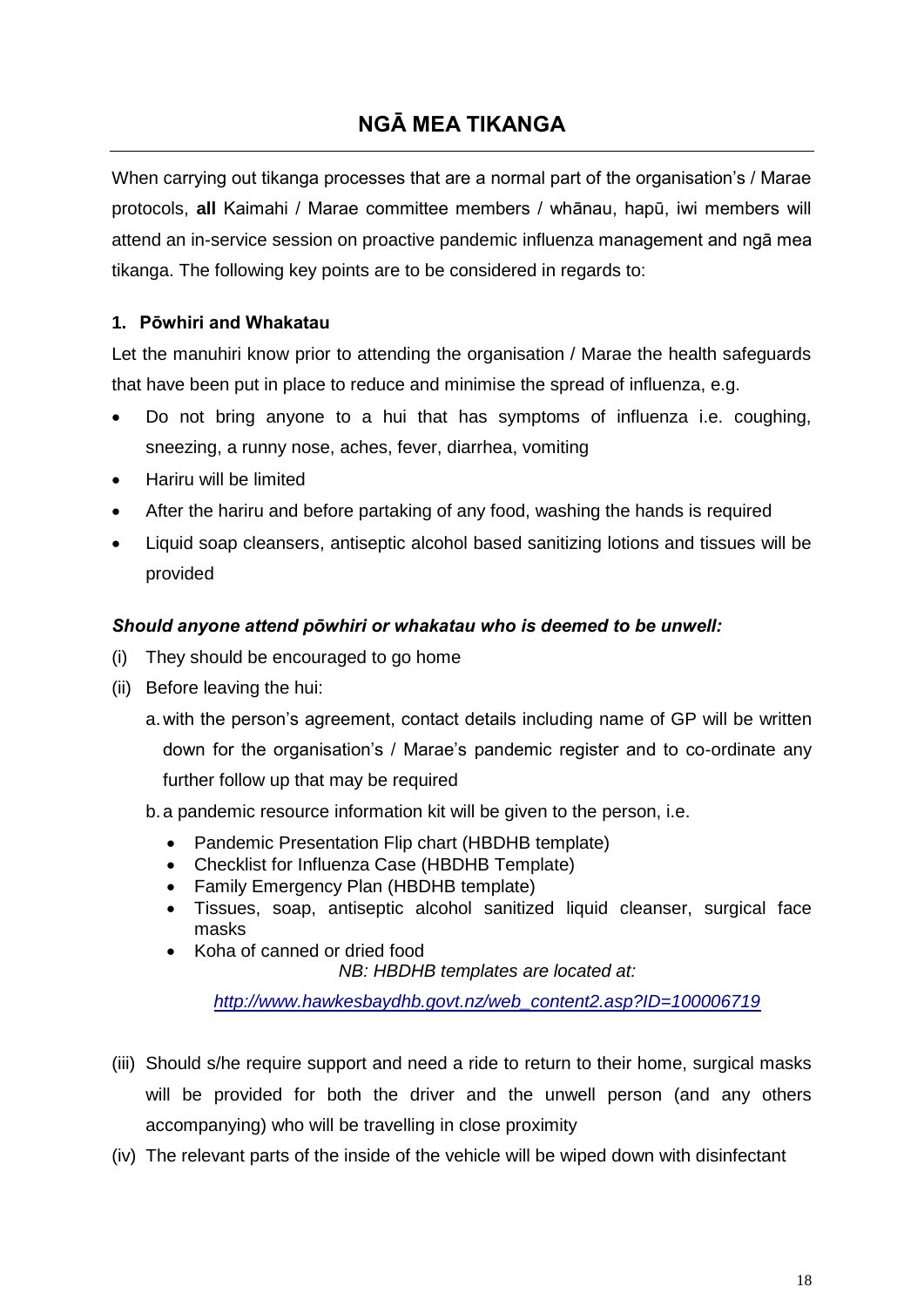on return of the vehicle to the office/hui

# **2. Tangihanga**

- First and foremost, under **no** circumstances should anyone who has symptoms of influenza i.e. coughing, sneezing, aches, fever, diarrhoea and vomiting attend tangihanga
- When at the tangihanga, limit your contact with others (no kissing or hugging)
- Wash your hands after hariru and before having kai, keep an antiseptic alcohol based liquid sanitizer, tissues, surgical mask and a plastic bag (for used tissues) in the car as a back up
- Promote and role model safe health practises in a sensitive and non-judgmental way.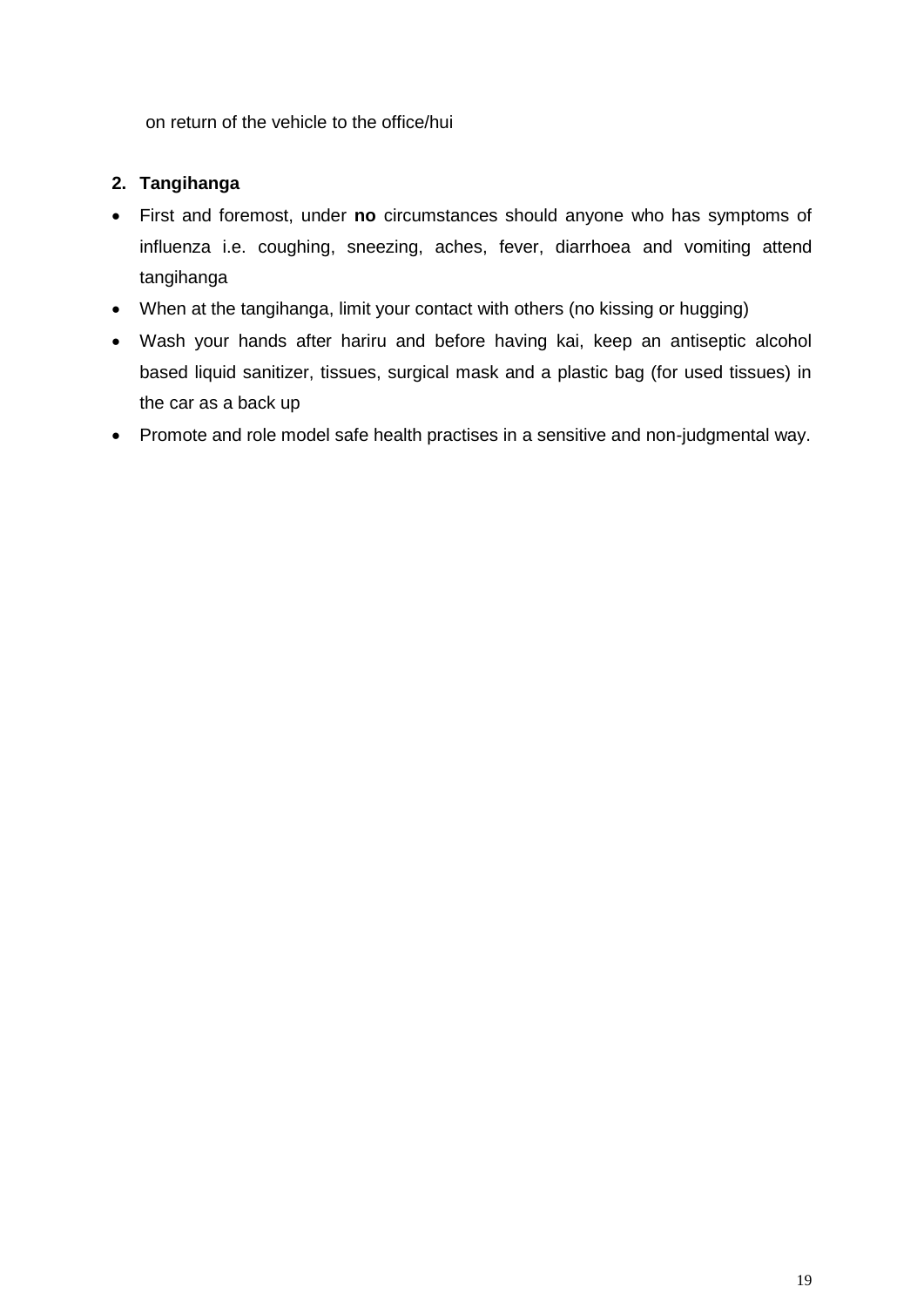# **COMMUNITY HUI AND HOME VISITS**

When organising hui and travelling out in the community and to whānau:

## **Key points to consider**

- 1. Keep an alcohol-based sanitizer, tissues, surgical face masks and a plastic bag (for used tissues and masks) in the car
- 2. Engage with the community and whānau sensitively and effectively; and promote and role model safe health practices in a sensitive and non-judgmental way
- 3. Give and teach consistent messages i.e.
	- (i) Reduce and minimise the spread of influenza
	- (ii) Avoid close contact with sick people
	- (iii) Cover your nose and mouth with a tissue when you cough or sneeze
	- (iv) Wash your hands often with soap and water especially after you cough or sneeze, antiseptic alcohol-based sanitized cleansers are also effective
- 4. Prepare and provide resource kits with pandemic influenza information and distribute to whānau, i.e.
	- (i) Pandemic Presentation Flip chart (HBDHB template)
	- (ii) Checklist for Influenza Case (HBDHB Template)
	- (iii) Family Emergency Plan (HBDHB template)
	- (iv) Fact Sheets and Posters (HBDHB Templates)
	- (v) Tissues, soap, antiseptic alcohol sanitized liquid cleanser, surgical face masks
	- (vi) Koha of canned or dried food

*NB: HBDHB templates are located at:* 

*[http://www.hawkesbaydhb.govt.nz/web\\_content2.asp?ID=100006719](http://www.hawkesbaydhb.govt.nz/web_content2.asp?ID=100006719)*

- 5. Monthly Follow ups:
	- (i) Collect relevant information re: the number of whānau affected by influenza
	- (ii) Hand in information to the Manager to send to the Māori Health Service located at HBDHB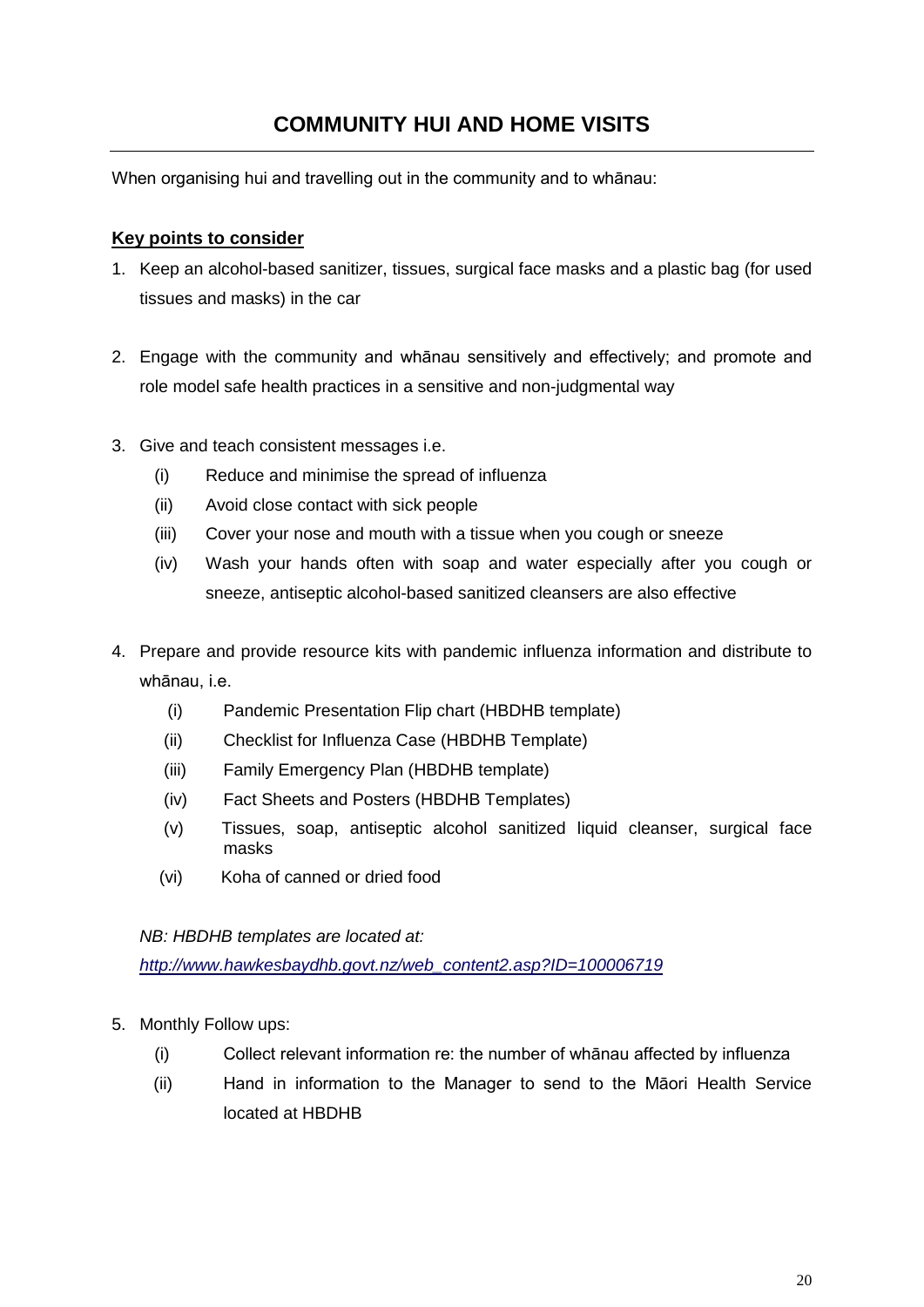# **Information to highlight in home visits**

6. Family preparedness in a pandemic situation

- (i) Become familiar with the pandemic resource kit
- (ii) As a family go through the Family Emergency Plan and write down key contact persons and their phone numbers
- (iii) Put the Family Emergency Plan where it can be seen by all the family and easily located if/when an emergency pandemic situation arises
- (iv) Carefully read Information on Quarantine (Home Isolation) for Influenza (see page 24), ask your Hauora Maori provider to clarify anything you are unsure of
- (v) Have family members practice:
	- Covering their nose and mouth with a tissue when they cough or sneeze, then place the tissue in a lined bin with a cover.
	- Washing their hands often with soap and water especially after they cough or sneeze, alcohol based sanitized cleansers are also effective
	- Teach whānau so that everyone learns good coughing and sneezing habits
- 7. What to do if someone in the whānau becomes ill
	- (i) If you or whānau members are unwell then let you employer know and stay home, get plenty of rest, drink lots of fluid, keep sick whānau members away from other whānau members
	- (ii) Follow the guides provided in Information on Quarantine (Home Isolation) for Influenza (see page 24).
	- (iii) If you or a whānau member have a high fever and are concerned phone the Helpline 0800 611 116 or your GP

Use your Family Emergency Plan information as a guide to help you know what to do and who to contact**.**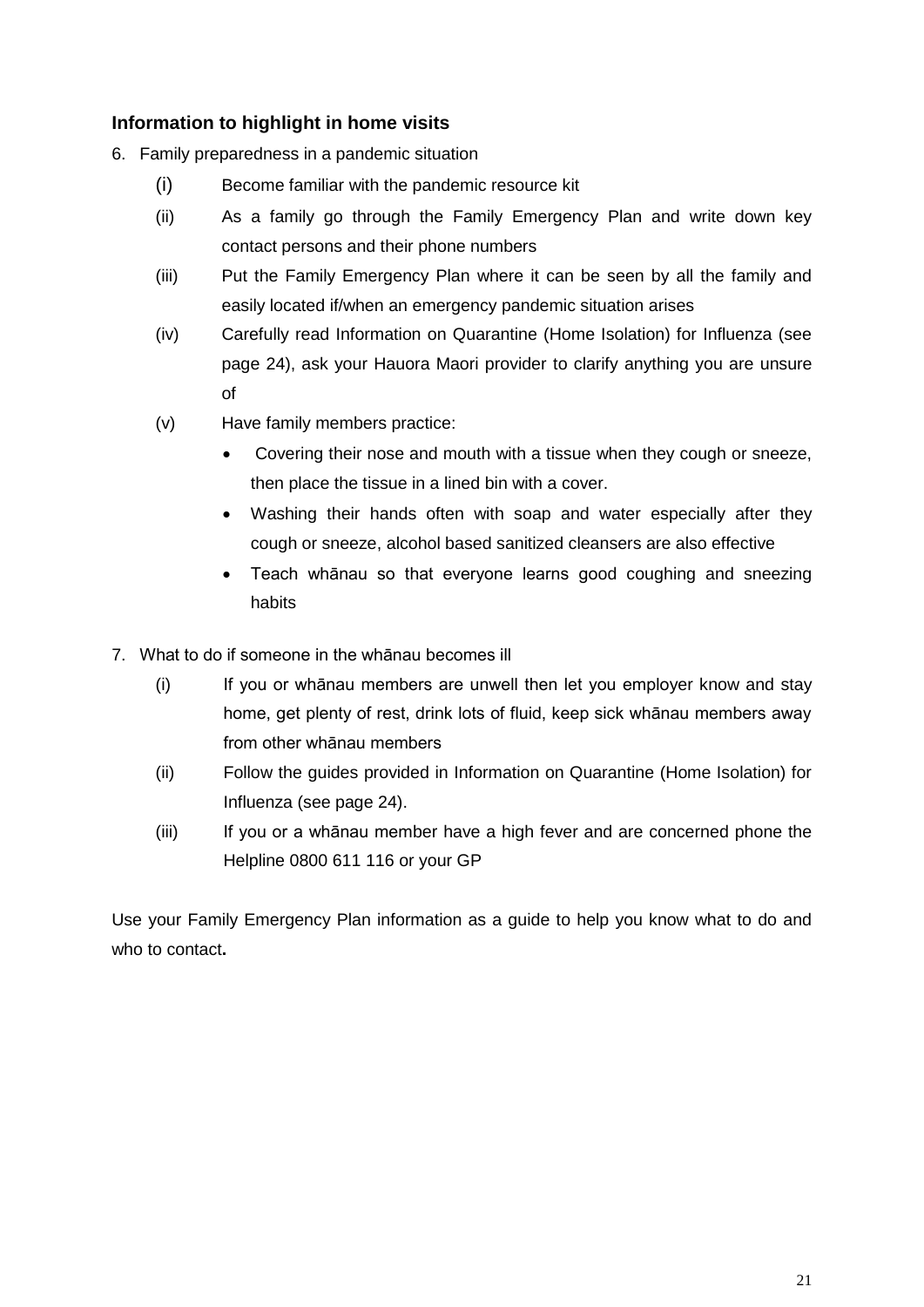## **HAWKE'S BAY DISTRICT HEALTH BOARD FAMILY EMERGENCY PLAN**

Work through the checklist with all members of your household. Keep the Plan close to hand and in a convenient place at home, in your desk drawer at work, or next to the Emergency advice page in your Yellow Pages.

| <b>Home Phone:</b><br><b>Mobile Phone (Mum):</b><br><b>Mobile Phone (Dad):</b>                                                                                                                                                                                                                                                      |
|-------------------------------------------------------------------------------------------------------------------------------------------------------------------------------------------------------------------------------------------------------------------------------------------------------------------------------------|
|                                                                                                                                                                                                                                                                                                                                     |
|                                                                                                                                                                                                                                                                                                                                     |
|                                                                                                                                                                                                                                                                                                                                     |
|                                                                                                                                                                                                                                                                                                                                     |
|                                                                                                                                                                                                                                                                                                                                     |
| The person responsible for collecting<br>2.<br>the<br>children from school in an emergency is:<br><b>Contact Phone:</b>                                                                                                                                                                                                             |
| 4. Who do we contact if we require more food or other<br>essentials?                                                                                                                                                                                                                                                                |
| What is the<br>6.<br>contact number of the local<br>Pharmacy?                                                                                                                                                                                                                                                                       |
| 8. Do we have enough of the following items to last at<br>least 3 weeks?<br>• Water<br>• Soap<br>• Canned or dried food<br>• Pet supplies<br>• Baby food/supplies<br>• Waste disposal bags<br>• Batteries (radio & torch)<br>• Essential medicines<br>• Tissues<br>• Hand cleansing materials<br>• Face masks<br>• Fuel (if winter) |
| <b>Contact Numbers:</b><br>Police.<br><b>Civil Defence:</b><br>Pandemic Influenza packs are available at: www.thnz.co.nz                                                                                                                                                                                                            |
|                                                                                                                                                                                                                                                                                                                                     |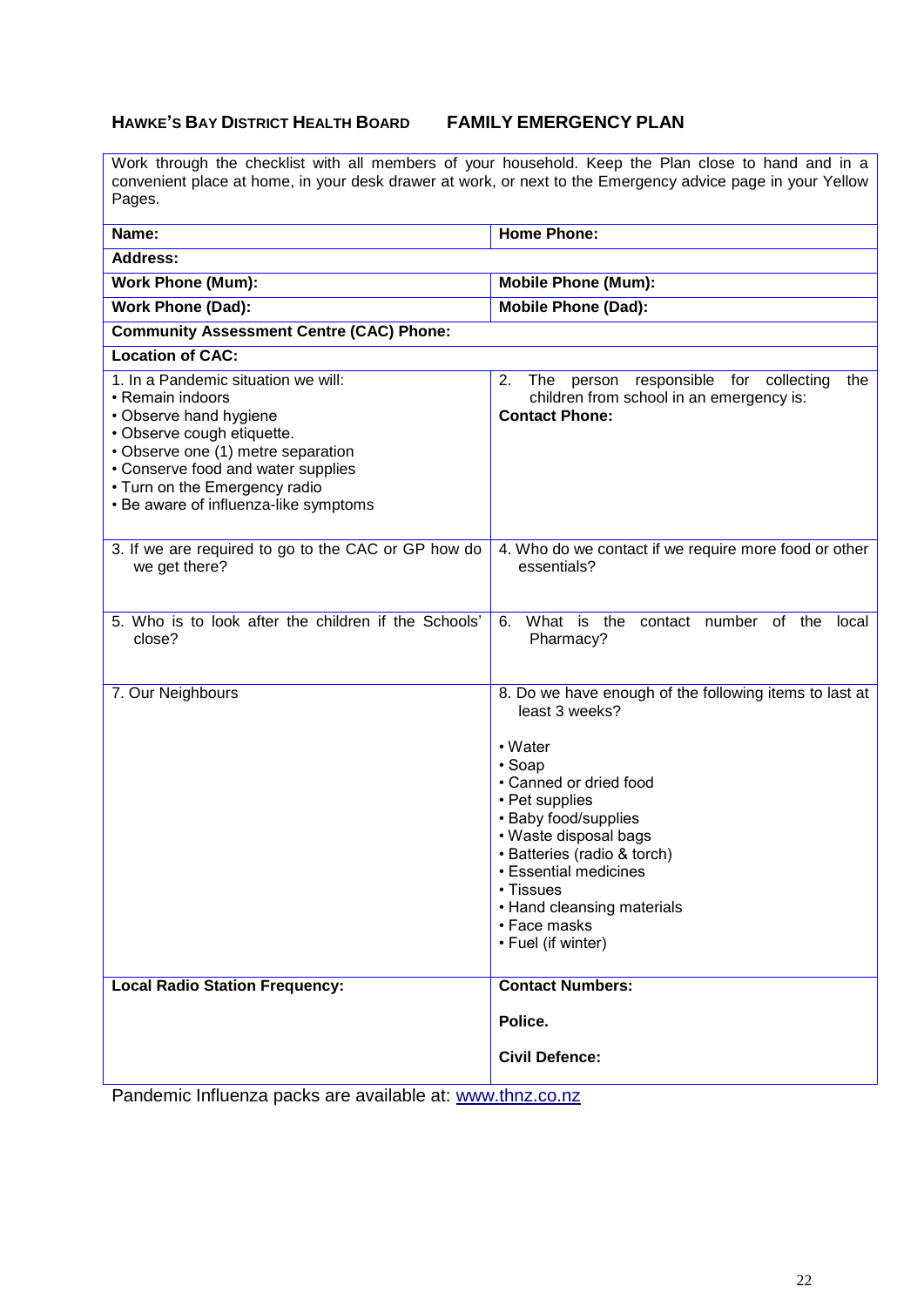# **Information on Quarantine (Home Isolation) for Influenza**

# **You have been asked to stay in isolation because:**

- 1. You have suspected influenza and are infectious to others. Isolation in your home should continue for 72 hours after starting Tamiflu or 4 days if you are not taking Tamiflu.
- 2. You may have been exposed to influenza. Isolation in your home should continue for 72 hours after starting Tamiflu or 4 days if you are not taking Tamiflu.

The period of isolation may be lengthened if somebody else in your household becomes sick with suspected influenza.

We want you to restrict your activities to protect the safety of your family, friends and the community. This information sheet is to tell you what isolation means.

# **Staying at home.**

You must not go to school, work, child care or out in public until cleared by the Public Health Nurse. This means you must not attend shopping centres, movies, parties or any social gatherings at all.

## **Visitors**

You should have no visitors until you come out of isolation. Talk by phone and have things delivered to the door. Sometimes a visitor is essential (for example someone has to come into the house to give you essential home support). The visit should be brief. You and the visitor must both wear a mask. Talk with the visitor outside in the open air if possible and keep at least two metres away from them.

## **Preventing the spread of infection**

Stay in a part of the house where you have minimal contact with other people.

Try to keep well people and sick people apart.

Give people who have a fever and/or diarrhoea plenty to drink.

Give Paracetamol for fever. Do not give Aspirin to children under 12 if they have a fever.

Open doors and windows and ventilate the house as much as possible.

Cover your mouth and nose with a tissue or toilet paper when you are coughing or sneezing. Put the used tissue straight into a rubbish container. Wash and dry your hands afterwards.